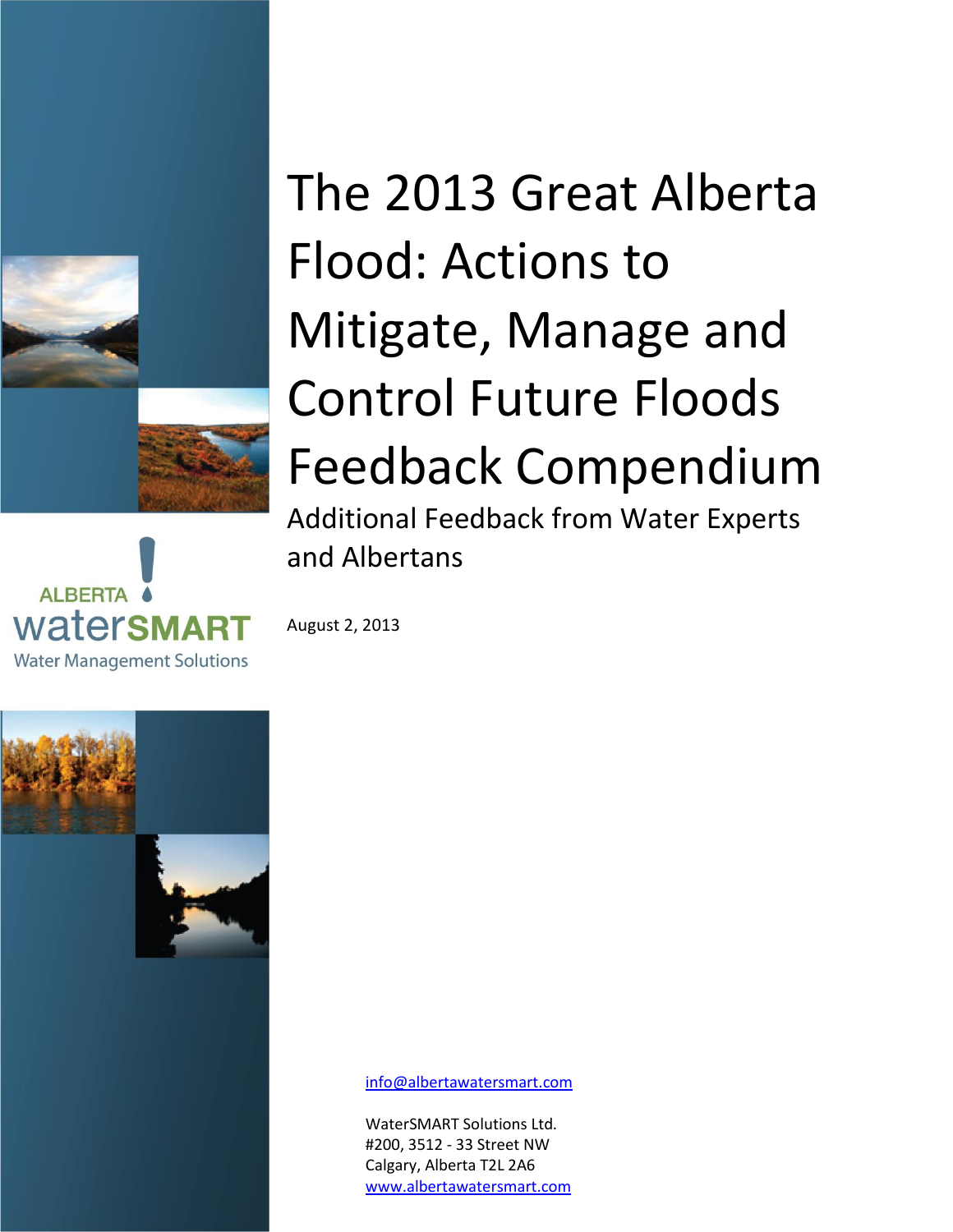## **Introduction**

This document catalogues the additional feedback from water experts and Albertans regarding "The 2013 Great Alberta Flood: Actions to Mitigate, Manage and Control Future Floods." This document includes input from water experts that, because of its level of detail and length, could not be included in the white paper (see Section I). This input is valuable and relevant, and should be consulted to gain a deeper understanding of some of the issues related to flooding.

Also included is feedback from Albertans who responded to the question posted on the Alberta Water Portal [\(www.albertawater.com\)](file:///C:/Users/Victoria.Pleavin/AppData/Local/Microsoft/Windows/Temporary%20Internet%20Files/Content.Outlook/J7RQ9DH9/www.albertawater.com) "How can Alberta prevent future flooding?" Albertans were encouraged to read a working draft of the white paper, which was publicly posted on the Portal, and submit their comments via Facebook, Twitter or email (see Section II).

Finally, contributors to the white paper identified several articles and resources that they felt were relevant to this discussion and that would be of value to the Government of Alberta as flood and drought preparation and planning is considered now and in the future (see Section III).

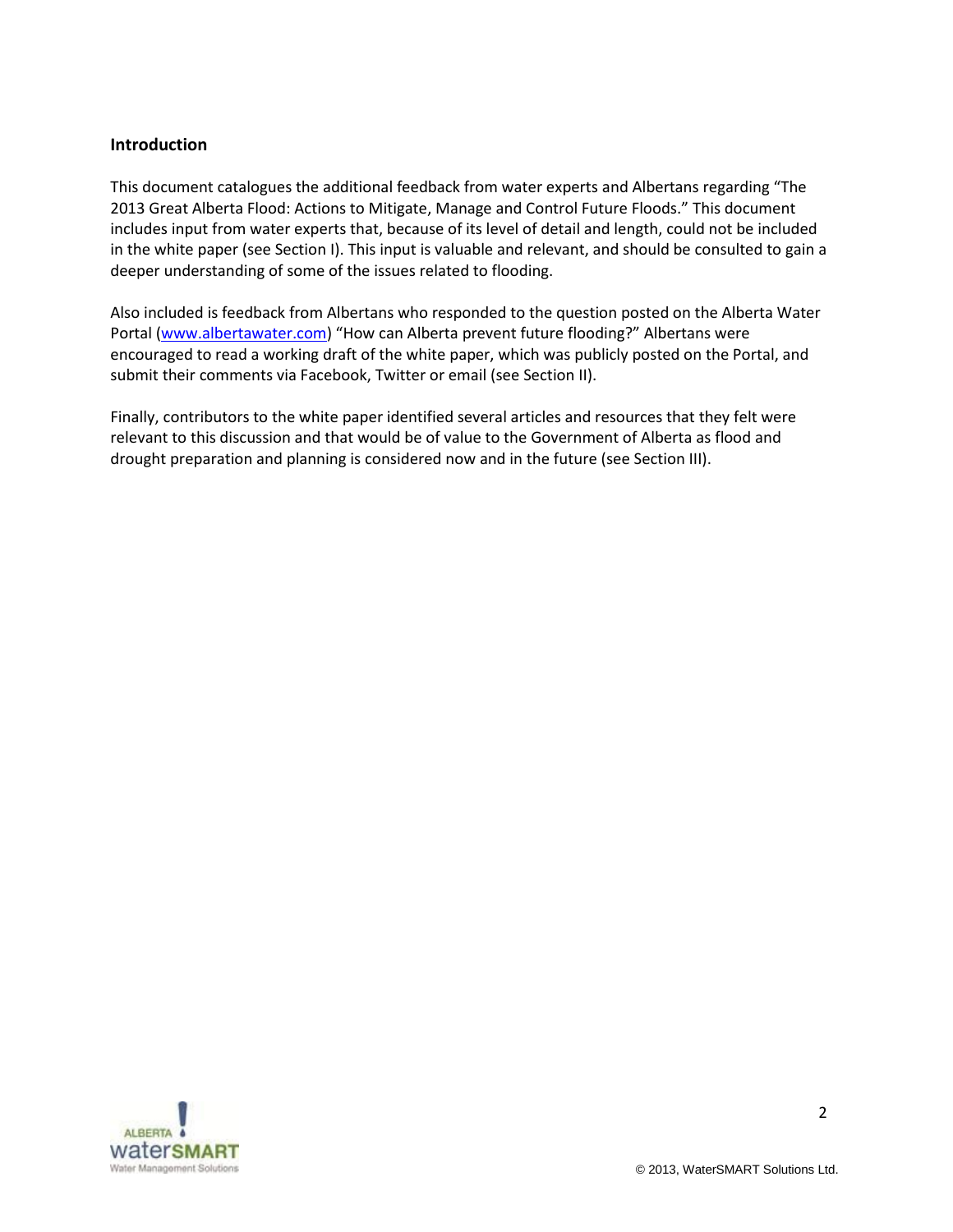# **SECTION I: ADDITIONAL FEEDBACK FROM WATER EXPERTS**

**Carolyn Campbell Conservation Specialist Alberta Wilderness Association Submission 1: Email comments on Discussion Draft v08**

> Comments on 'The 2013 Great Alberta Flood: Actions to Mitigate, Manage and Control Future Floods Discussion Draft v08' July 30, 2013 By Carolyn Campbell, Alberta Wilderness Association, [ccampbell@abwild.ca](mailto:ccampbell@abwild.ca)

Thanks for circulating this draft and providing this opportunity to comment. Overall, we urge focus on recommendations and actions that will restore and sustain watershed ecology

Prioritize headwaters land uses for watershed integrity, biodiversity and low impact recreation. This would include:

- reducing the existing network of linear disturbance (including seismic lines, logging roads and OHV trails) that reduce water absorption in rocky and vegetated surfaces and increase sediment transport. Do this through focused reclamation and serious efforts to relocate and regulate OHV recreation into less sensitive areas; flood disruption to existing trails represent a good opportunity to re-manage damaging motorized access
- replacing the current timber-supply oriented forest management with ecosystembased forest management that buffers wetlands and tributaries, sustains rare plant communities, and yields a more natural age-class structure
- restoring and protected habitat for threatened native bull trout and westslope cutthroat trout as important indicators of water quality, healthy hyporheic (groundwater-surface water) interface zones, and overall stream ecology

We strongly disagree with the recommendation to utilize more on-stream storage for flood control. These structures are most disruptive of aquatic ecology; other solutions need to be pursued.

Expand recommendation #3 on natural infrastructure

- good to see reference to wetlands
- other important physical or natural infrastructure to emphasize include alluvial aquifers (shallow groundwater-bearing channels connected to surface water bodies such as rivers), which should be better mapped and better protected from gravel mining and other land uses that deplete their capacity to store high-flow waters

Improve watershed monitoring network for gathering management-oriented data on water quantity and quality, groundwater stock and flows, wetlands and riparian habitat, land cover and uses.

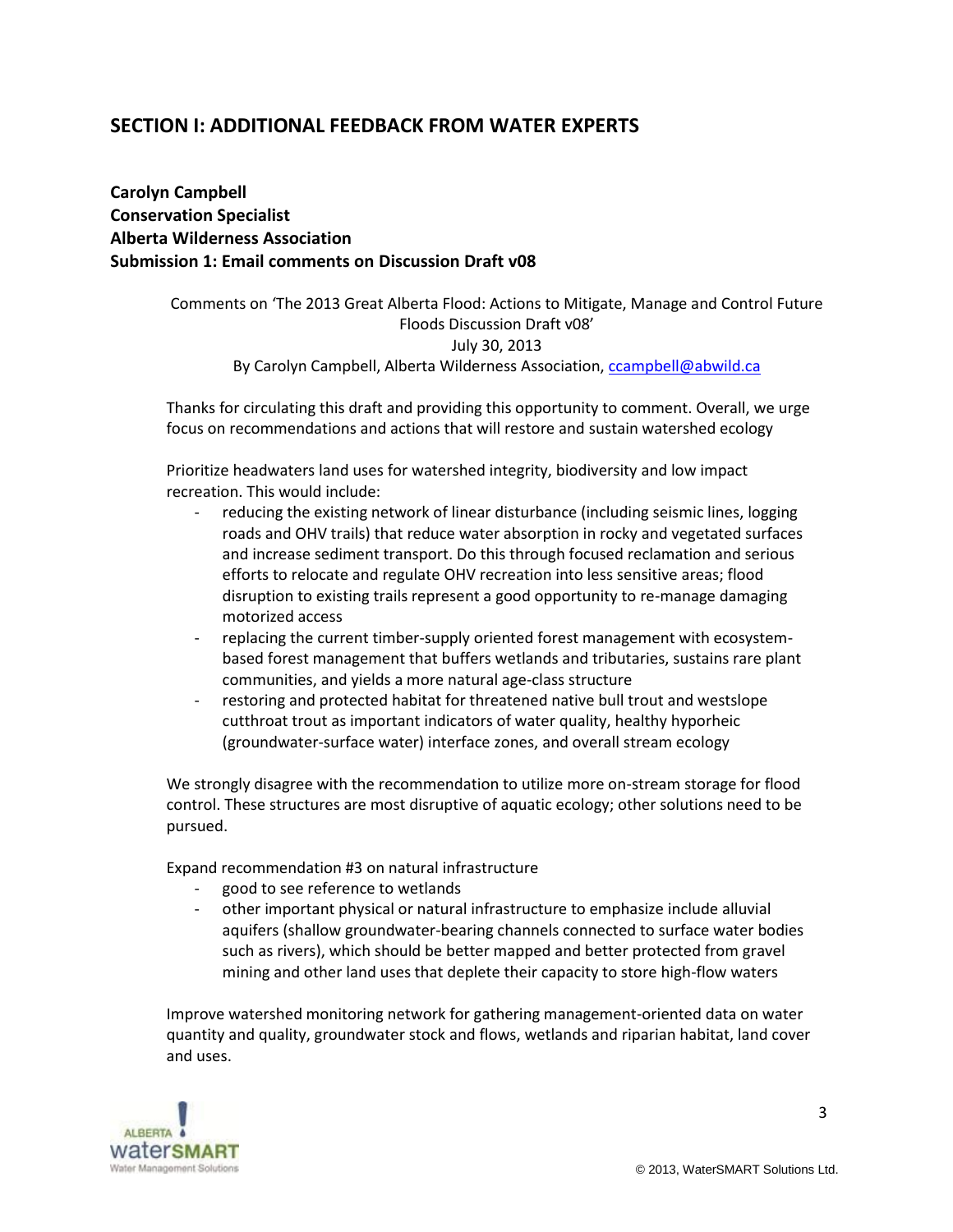Manage cumulative impacts of human footprint on land and water with biodiversity as well as water quantity and quality in mind.

- Include biodiversity management frameworks and land disturbance limits to complement anticipated water management frameworks in regional plans

Call for stronger measures to reduce Alberta's greenhouse gas emissions

- as part of our obligation to future generations to reduce the risks of more frequent extreme weather events from climate change
- paper refers to reducing effects of future extreme weather events. Mainstream, credible scientific consensus is that man-made greenhouse gas (ghg) emissions are leading to climate change that will increase the risks of more extreme weather events in the future
- it is time for Albertans to discuss and develop serious plans to reduce our absolute ghg emissions

These recommendations are brief and informal. Please contact us for further information or clarification. Thanks again for the opportunity.

## **Carolyn Campbell**

# **Conservation Specialist Alberta Wilderness Association Submission 2: Email comments regarding on-stream storage**

## **Concerns with On-stream Storage for Flood Control**

as further comments on 'The 2013 Great Alberta Flood: Actions to Mitigate, Manage and Control Future Floods Discussion Draft v08'

#### August 2, 2013

By Carolyn Campbell, Alberta Wilderness Association, [ccampbell@abwild.ca](mailto:ccampbell@abwild.ca) Many of these points are excerpted or paraphrased from Dave Mayhood (2010). "An Overview of River Ecology and its Implications for Simplified Hydropower Approvals in Alberta." 38 pp.

The effects of on-stream storage reservoirs depend on what is installed, where it is installed, and how it is operated, but some generalizations are possible: reservoirs replace productive flowing water habitat and riparian habitat with less productive silty, standing water habitat. They also block movement of materials downstream and movement of organisms upstream and downstream. The reservoir habitat is even poorer and downstream impacts are greater if reservoir levels fluctuate frequently.

Food webs in Alberta's Rocky Mountain and foothills headwaters rely on organic debris that enters streams from land runoff, is trapped by log jams and rocks, and is processed by bacteria, fungi and macroinvertebrates. The relatively steep gradients move sediment downstream and scour stream beds, which among other benefits provide trout with clean gravels to aerate their incubating eggs. In the middle reaches of rivers, where channels broaden and gradients decline, photosynthesis by attached algae, and processing of the fine

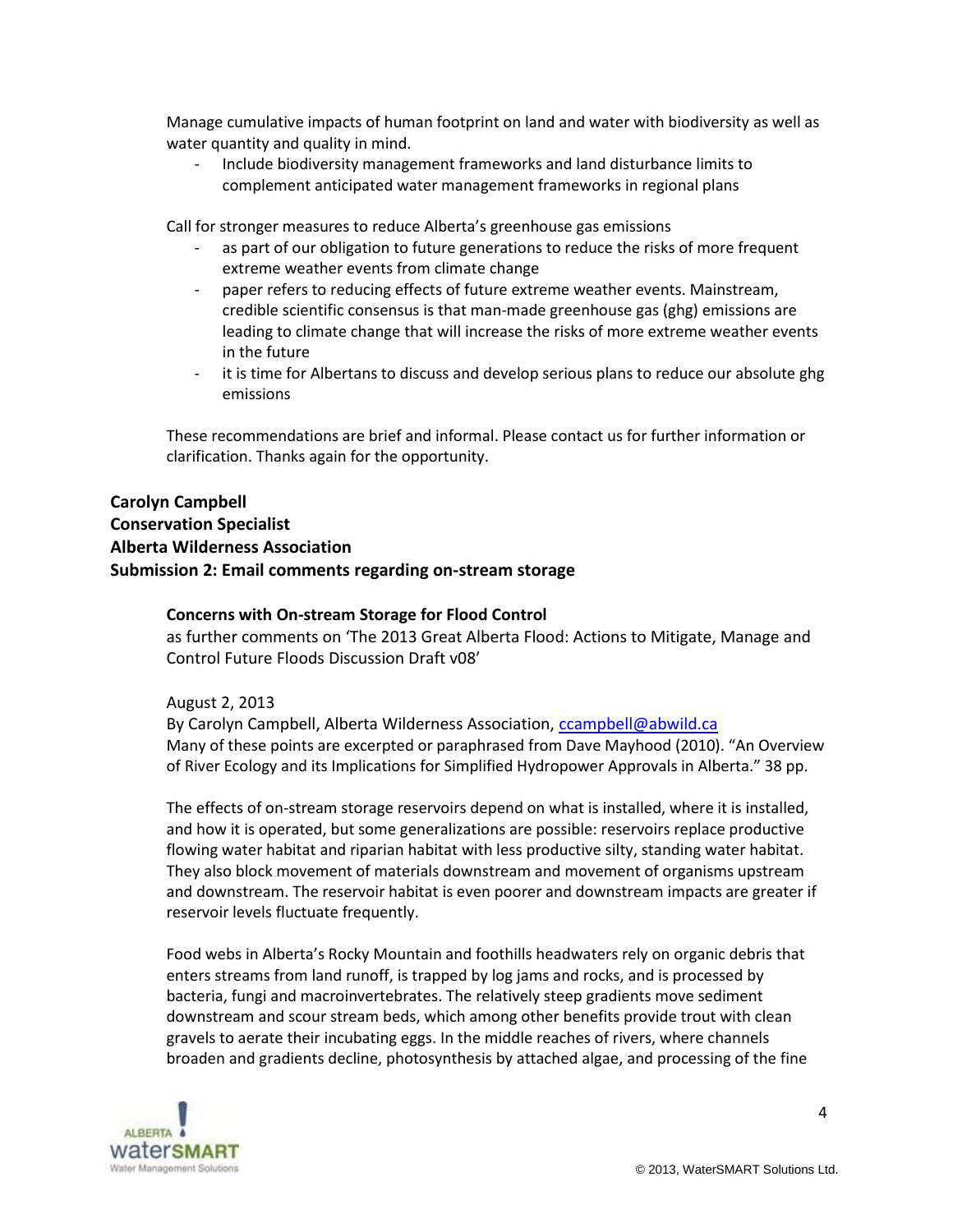particulate carbon produced by the coarse processors upstream, becomes more important for habitat productivity.

Within reservoirs, the gradients are flattened, sedimentation rates are high and much of the organic material is sequestered in the bottom sediments. Plankton photosynthesis is limited by turbidity. With reduced organic materials processing, there are fewer organisms to support fish in the reservoir and fewer flying adult insects for upstream sites. If the reservoir use includes hydroelectric generation with high flowthrough rates, or if the reservoir is drawn down over fall and winter, then shoreline erosion is common, which increases water turbidity and siltation. High flowthrough rates deplete plankton, while a drained reservoir bottom reduces or eliminates organisms in the bottom sediments, leaving little to support fish production.

On-stream storage also degrades upstream habitat by reducing numbers of migrant fish from downstream. These adults no longer spawn upstream, and their bodies do not enrich the upstream food web. Fish passage efficiencies rarely exceed 70%, commonly do not exceed 50 percent and often are much lower.

On-stream storage reservoirs also destroy riparian habitat, particularly if fluctuating levels do not allow functioning wetlands along the shore. Riparian zones have a disproportionate ecological importance in their watersheds: they contribute nutritional resources to the aquatic community, they help retain those resources in the channel, and they provide productive habitat for many other terrestrial plants and animals.

Changes to downstream 'productivity', in terms of biomass, are harder to generalize with onstream storage, but there are significant changes affecting streams and aquatic communities. Peak stream flows and sediments that scour out and reshape stream channels are greatly reduced. Reduced stream flow variation possibly favours *Didymosphenia* invasive algae blooms, which are associated with reaches below dams. There are fewer migrant fish from upstream because of lower efficiency of fish passages. Winter ice cover is compromised by release of warmer reservoir water, and by breaking up ice with fluctuating water releases.

Depending on the amount of land flooded, and whether soils contain mercury in any significant quantity, reservoirs can mobilize mercury, a potent toxin that bioaccumulates. Organic decomposition can mobilize mercury, allowing it to enter the open water and the aquatic food web. Migratory fish in the reservoir can spread the contamination upstream, while water outflow and fish (depending on fish passage) can spread the contamination downstream.

The track record in Alberta for mitigation of riparian and fish habitat destruction from dam reservoirs has been poor. In the case of the Oldman River Dam, there was high motivation to accomplish effective mitigation. Significant resources were devoted to creating deep water fish habitat in the upper Crowsnest River. However, most of these sites were undermined by river flow dynamics. Efforts then shifted downstream where there was little baseline information. Overall, fish populations do not seem to have increased in proportion to habitat



© 2013, WaterSMART Solutions Ltd.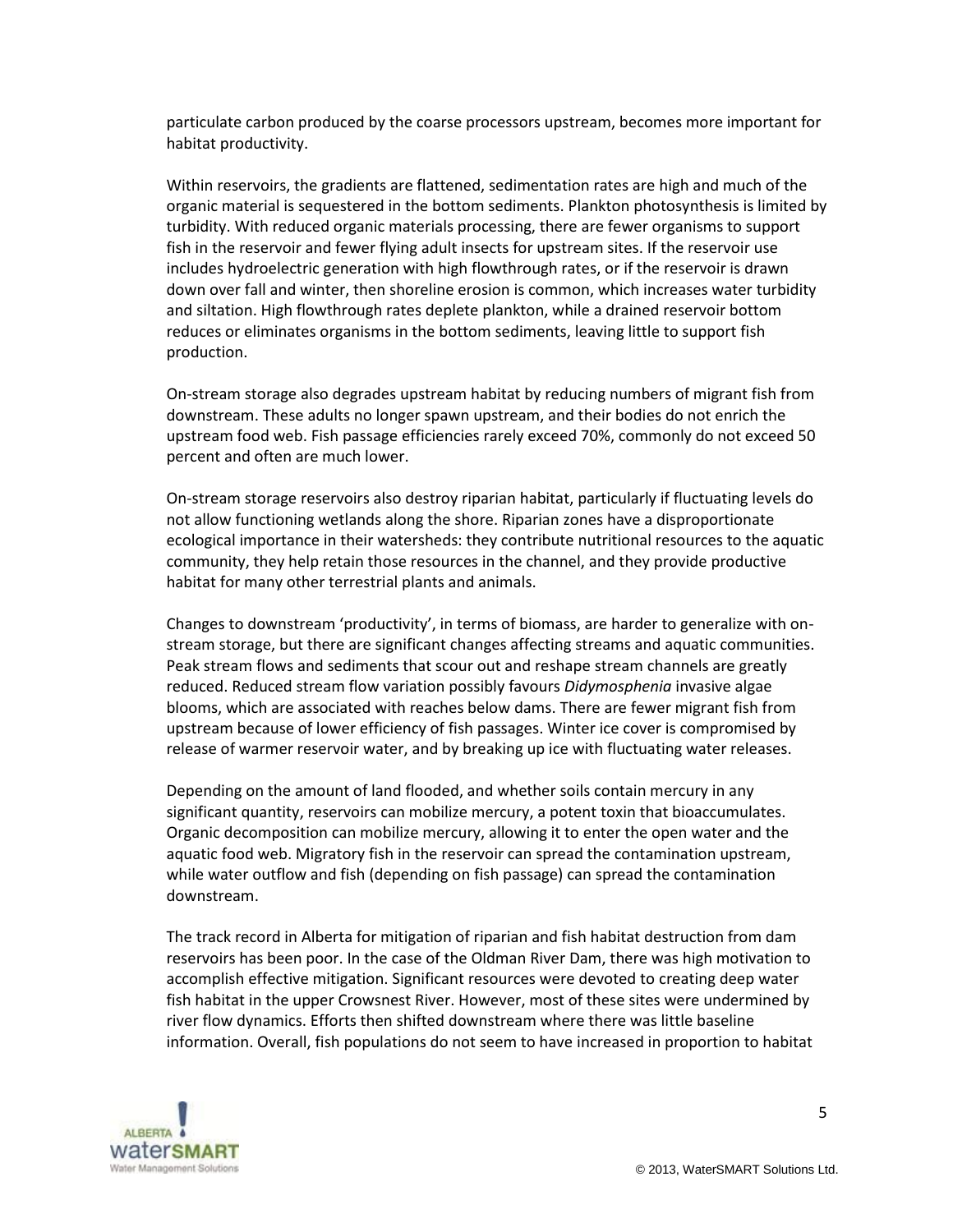creation efforts. Shelter belt tree plantings have also fared poorly in effectively replacing cottonwood riparian forests (Fitch, 2008).

Alberta should avoid further degrading aquatic and riparian ecosystems by pursuing alternatives to on-stream dams and reservoirs.

Other References in addition to Mayhood (2010) cited above Lorne Fitch (2008). "Mitigation – Cosmetics or Compensation?" in *Wild Lands Advocate*, volume 16, No. 3, pp. 4-9.

## **Roger Drury, P.Eng. Hydro Project Developer TransAlta Generation Partnership**

#### **Anticipate and plan for more extreme weather events.**

In this section [of the white paper] there is an extensive discussion about the flood hydrology of the Bow River and the fact that there has been a long period (1933 – 2004) with no large floods. Several possible explanations are posed and there is a recommendation to investigate the causality of the 2013 flood. In order to do this properly, it will be necessary to look outside the geographic confines of the Bow River basin.

The big floods such as June 2013 are caused by a phenomenon known as a "Cold Low" or "Blocked Low" system. These involve a strong low pressure system moving eastward from the Pacific coast occurring in conjunction with a large high pressure system sitting in the southcentral US which is circulating warm, moist air from the Gulf of Mexico up into the path of the oncoming Low. These are huge weather systems and the track they follow eastward determines where the maximum precipitation occurs. The track, or "path" is heavily influenced by the course of the jet stream at the time. The storm center can occur anywhere from northern Wyoming, up through Montana and all the way to Jasper.

In order to study this properly, you have to look at all of the major river basins with headwaters along the east slope of the Rockies (including Montana) to get the full picture. I just scanned the WSC [Water Survey of Canada] records and what you see is that some very large floods have occurred in the Oldman, North Saskatchewan and Athabasca rivers in recent decades, whereas hardly any have occurred in the Bow and Red Deer during the same period. There is also commonality. The same 1915 flood that occurred in the Bow at Calgary also resulted in the annual peak flow in the Oldman at Lethbridge, the North Saskatchewan at Edmonton and the Athabasca at Athabasca. At Edmonton, this 1915 event is the largest flood on record and the famous photo of a train sitting on the Low Level Bridge to keep it from being lifted and washed away is from this event. The point being that this commonality emphasizes how huge these storm systems are. Had this event tracked farther south, it would have been a different story.

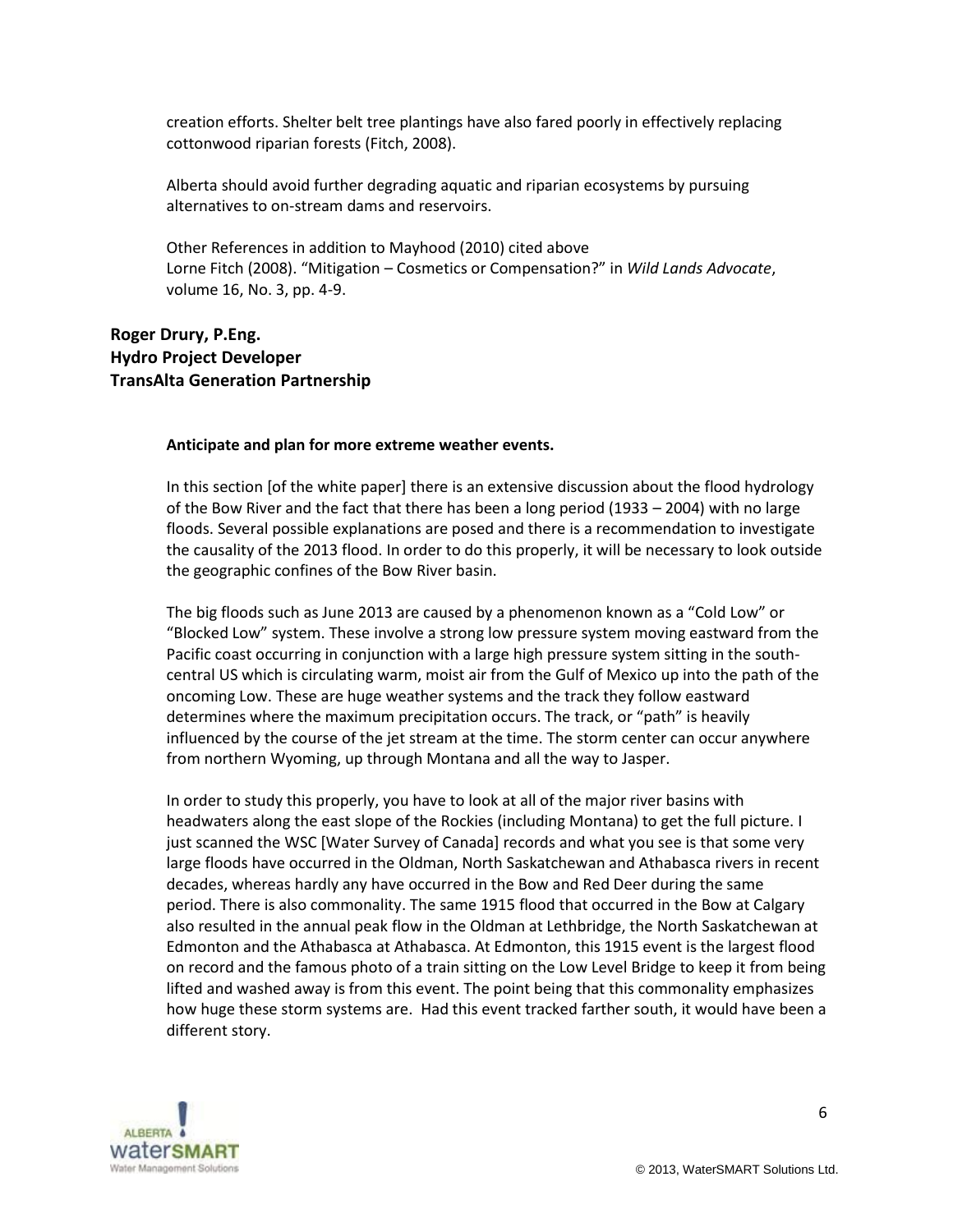All of these big floods are caused by Cold Low events. A preliminary theory might be that some type of atmospheric circulation pattern is determining which basin gets hit at what time. To say that there have been no big floods in the Bow recently, although true, is not a complete assessment. A more correct statement would be that the big storms that cause these floods have not tracked through the Bow Basin recently. I think it will be critical to look at flood history for all of these river basins to get a complete view of the frequency and magnitude of potential floods along the eastern slopes. If the hydrology assessment simply looks at each river basin independently, it misses the fact that these storms occur on a regional basis, not a basin specific basis.

#### **Improve our operational capacity to deal with a variety of potential extreme weather scenarios through better modelling and data management.**

I agree in general with the points raised in this section but it is important to recognize that all the modelling in the world does not help you when real-time data fails. During the 2013 flood, every single WSC gauge between Banff and Calgary went out of service prior to the peak flows occurring.

I think an important action item would be to investigate backup systems at gauging stations to try and maintain data continuity during large events. A standard stream gauging station is built on the bank of the stream and is prone to being damaged or flooded just like any other infrastructure along that stream. It would be really valuable for real-time operators like TransAlta if some research could be done on alternate systems that could kick into operation when the standard gauge went out of operation. Sonic systems don't work because of all the sediment transport in the water but possibly an array of laser water level sensors located outside the active stream channel? I don't know the answer but this would be a valuable item to pursue.

## **Wendy Francis Program Director Yellowstone to Yukon Conservation Initiative**

The actions and recommendations appear to be weighted toward predicting and responding to future flood events, rather than preventing them or minimizing their severity. Of the six recommendations, only numbers 3 and 4 include actions that would improve nature's ability to modify future flood impacts. And while there are sometimes extremely specific recommendations regarding flood preparedness (e.g., testing sump pumps in office buildings) those regarding land use planning and management are extremely general and brief. At the Yellowstone to Yukon Conservation Initiative (Y2Y), we think there are practical, cost-effective measures that can be taken to mitigate the severity of future floods. Indeed, we think this should be the first priority.

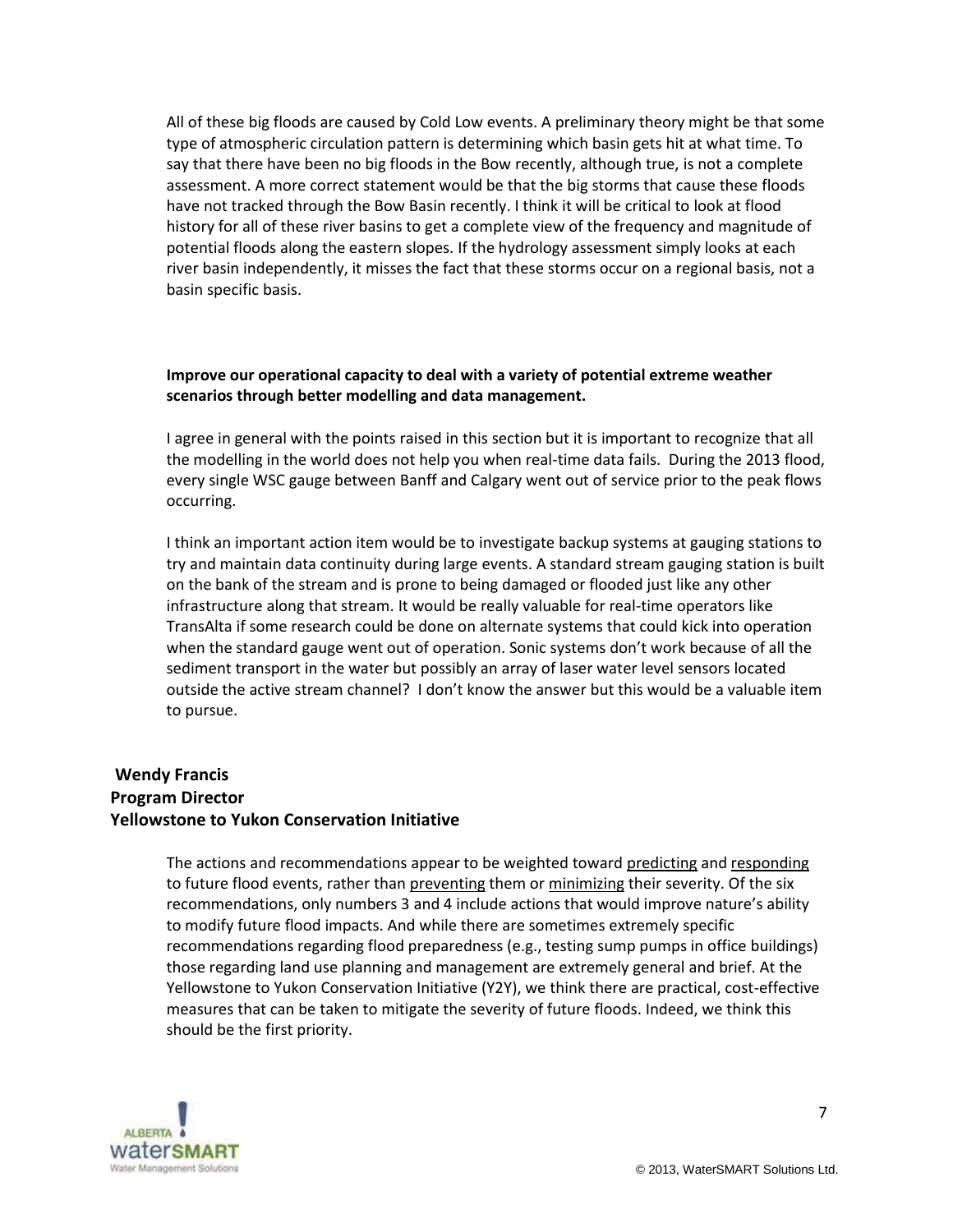It is highly likely that the way our forested headwaters are managed (with a priority given to timber harvesting, energy exploration and development, and motorized access) contributed to the severity of last month's floods. We currently have an unprecedented opportunity to influence the way in which Alberta's headwaters are managed. The government currently is putting the final touches on the draft South Saskatchewan Regional Plan (SSRP), anticipated to be released by this fall. It will set the stage for land management policy and practices throughout southern Alberta for years, if not decades. The SSRP will provide the foundation for management decisions that will have a significant impact on whether or not Alberta's headwater forests provide flood prevention, reduction and mitigation services. When forested headwaters are clear-cut, they lose their ability to absorb and hold back water, just as if they had been burned or killed by beetles.Y2Y believes that the SSRP must require a change in forest management policy to require forestry practices to preserve natural flood prevention and minimization services. Some specifics include a reduction in the number and size of clearcuts, with a move toward practices that maximize the ability of forests to capture and retain precipitation, and reducing densities of access routes into headwaters (which contribute to erosion and whose hard surfaces are unable to absorb as much moisture).

I should add that I have read Kevin Van Tighem's suggestions for the white paper, including more specifics with regard to headwaters management, and concur in the entirety of his comments.

It would be extremely timely for the white paper to include reference to the SSRP and the opportunity that it presents to enhance flood avoidance and mitigation through the appropriate management of headwater forests. The opportunity to refer to the SSRP exists in the second bullet on page 13, which mentions pine bark beetles and forest fires, but not logging practices, and also mentions land use planning, but not the specific and imminent opportunity of the SSRP. The SSRP also should be mentioned in the short-term opportunities at the conclusion of the paper.

# **Brad Stelfox Landscape Ecologist ALCES Group**

#### **Living at the River's Edge: Some Context of the 2013 Bow River Basin Flood**

The 2013 flood of the Bow River basin has triggered a long-overdue conversation about the natural and man-made factors that caused or contributed to these types of events. Across society, people are now asking pointed questions that relate to mitigation, prevention, headwater management, overlapping land uses, floodplain infrastructure, climate change, and flood proofing.

The WaterSMART White Paper provides an excellent broad overview of the complexity of this watershed issue and makes clear that integrated solutions are required to meaningfully address this challenge. Appropriately, the WaterSMART report identifies that both engineering

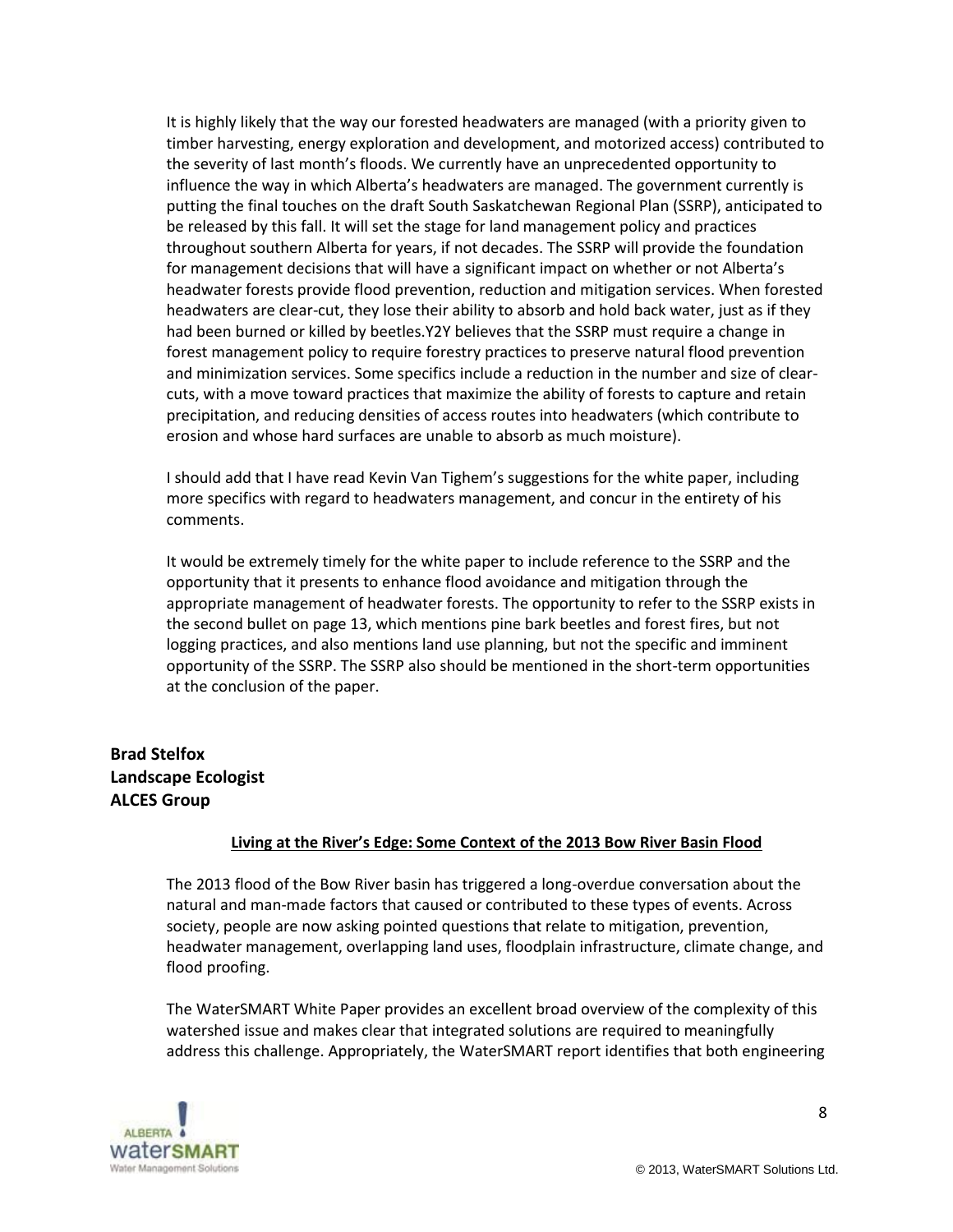and landscape management approaches are required if watershed integrity of the Bow River basin is to be conserved and risk to infrastructure is to managed at an acceptable level.

As a resident of the Sunnyside community in Calgary, our neighborhood was extensively flooded and most families experienced serious damage to their basements, and in some cases, structural damage to their homes. In comparison to the residents of lower Benchlands, High River, and many other communities, we escaped relatively unscathed. In the aftermath of these events, we are told that those who have experienced flooding are expected to go through the emotions of anger, denial, depression and acceptance. For most affected by the flood, there is a basic need to understand what happened and what factors contributed to an event that so forcefully changed our lives. Over the next several months, more information will certainly come forward to help residents better understand the weather, landscape, and land use dynamics that shaped this massive event, but a few thoughts are respectfully offered below to help put some of these dynamics into context.

During the past five years, the ALCES Group has completed two Bow River basin watershed studies examining the effects of land use (forestry, energy, agriculture, residential, transportation, recreation) and climate on watershed integrity. One of these studies (the Upper Bow Basin Cumulative Effects Study) examined the entire basin upstream of Calgary. The other study focused on the Ghost River watershed, an important headwater basin within the Bow River system. For those wanting to understand the detailed findings, these reports can be downloaded from the ALCES website [\(www.alces.ca\)](http://www.alces.ca/).

These studies underscore the large amount of natural variation in environmental conditions that characterize the headwater landscapes of southwest Alberta. Year-to-year and decade-todecade change in precipitation, temperature, and fire create a wide range of natural variation in levels of groundwater saturation, river flow, and water quality. The episodic nature of this natural variation is such that rare events (massive floods or sustained drought) are not commonly observed in any given year and may take multiple generations to witness the full variation of Mother Nature. But we must be careful not to confuse uncommon with unimportant, for it is these relatively rare events that define the form and function of the Bow River and its tributary basins. Many of us witnessed one of these infrequent events firsthand this June. The improbable combination of a large moisture-laden low-pressure system, stalled against a high-pressure ridge created by a fold in the jet stream, lead to a massive precipitation event that fell extensively throughout the Bow River basin, including the drainages of the Ghost, Elbow, Sheep and Highwood rivers. This hydrological event was made even more impressive because some of the rain fell directly on a deep snowpack (which melted rapidly) while in other areas the rain fell on frozen or saturated groundwater. With limited capacity of the landscape to absorb the billions of cubic meters of water flowing downhill under the force of gravity, the outcome was a foregone certainty. All watercourses, from the smallest of tributaries to the largest mainstem rivers, quickly swelled, overtopped their banks and spread waters across their floodplains in a fashion that has re-occurred hundreds of times since glacial ice sheets retreated several thousand years ago.

What made this 2013 event of immense interest (and anxiety) was the magnitude of physical and economic damage to infrastructure it caused. Long-term river flow records indicate the

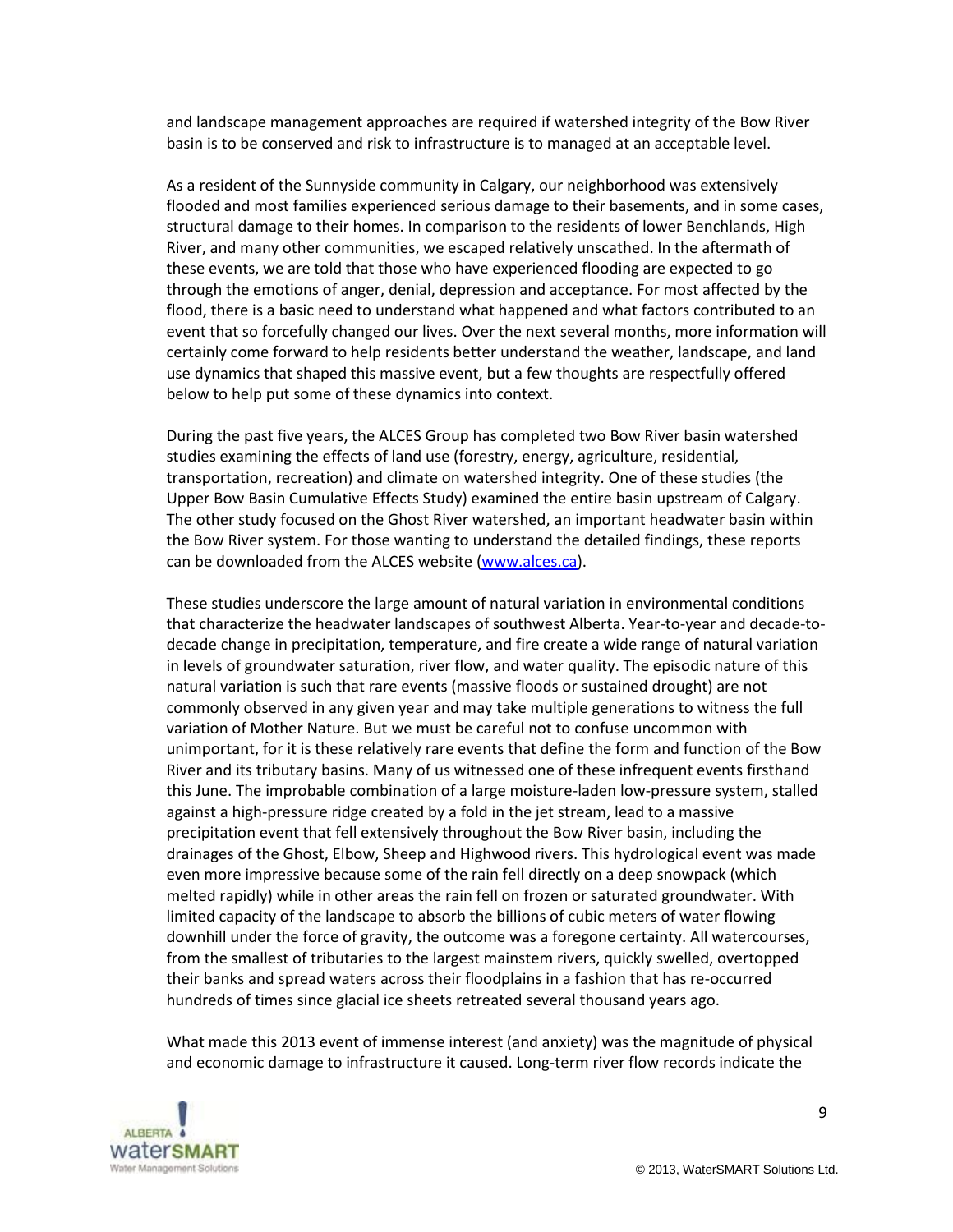2013 flood was about the largest recorded for the Ghost River and  $5<sup>th</sup>$  largest flow on the Bow River - yet it caused, by far, the greatest economic loss. The obvious point here is that a vast amount of infrastructure (houses, roads, schools, business complexes, industrial facilities, recreational facilities) has been constructed on floodplains and riverside benches in the past several decades. As Alberta's main economic urban engine, Calgary and its surrounding communities have converted vast investment dollars into physical infrastructure – much of which is located directly along waterways. As these communities have sprawled outward, much of this growth has occurred along the very mainstem rivers (Bow, Ghost, Elbow, Highwood) that originally attracted Alberta's pioneers and gave birth to the initial settlements. It has been the inevitable collision between high floodwater volume and dense floodplain infrastructure that lead to this unprecedented economic disaster.

While one does not need to invoke climate change scenarios to explain a single large flood event (such as the 2013 flood), the science of climate change universally points to these types of events becoming more frequent and of greater magnitude. Ignoring the role of climate change in the dynamics of current and future water flow in the Ghost River and the Bow River basin has immense risk to all land uses and citizens. Perhaps the 2013 flood will catalyze a more mature and science-based conversation about, and appreciation for, the critical "driver" of climate change. We ignore this conversation at great peril.

The findings of the ALCES projects in the Bow River and Ghost River basins highlighted the importance of land use in affecting the flow and performance of water quality, landscape integrity, and wildlife to the residents and users of these watersheds. Were these land uses responsible for the flood and the destruction it caused? Our analyses revealed that the portion of these basins allocated for logging, agriculture, transportation, residential, recreation, and the oil and gas sector can profoundly alter surface and subsurface movement of water and the amounts of nutrients and sediment entering water. In addition, the extent to which best management practices are adopted can mitigate risks caused by land use and water. Key management practices that reduce flood risk include protecting riparian forests (including those along small tributaries), leaving more live trees within cutblocks, improved cattle grazing practices, and careful selection of road/trail networks for forestry, oil and gas, and recreation. When all of these best management practices are deployed collectively, headwater landscapes can provide Albertans with improved performance of ecosystem services and significantly reduce the frequency and cost of floods that cause economic disruption. Would these improved land use practices, if fully deployed, have prevented the events of June 2013? Not likely! The magnitude of this foothill and mountain rainfall event was so extreme that it would have likely generated extreme surface water and sediment runoff even under conditions of progressive land management. That said, society must not lose sight of the long term importance of sustainable watershed management. It would be unwise to use the volatility of natural systems as an excuse for poor land management practices. In hindsight, the most relevant "best management practice" would have been to avoid construction of new infrastructure within flood plains and lower benches, and to relocate, where possible, existing infrastructure away from these features. The carnage observed by those who live and work in these basins can be viewed as a reminder of the raw power of natural ecosystems. It is also a wake-up call of how these "rare" events can become more frequent in a climate change world,



10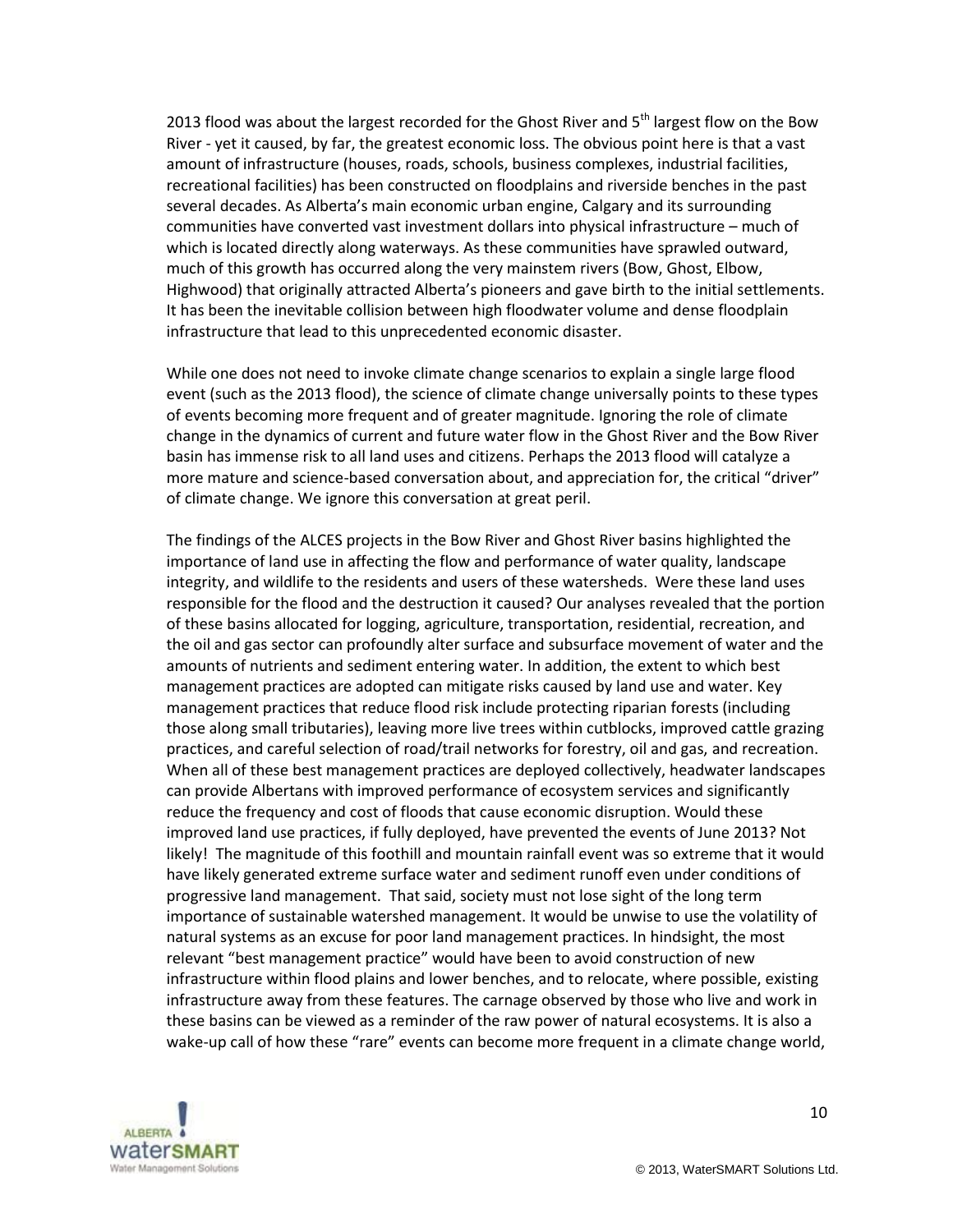especially if society continues its historical preference to building infrastructure so close to waterways.

During the extended periods of time, often measured in multiple decades, that occurs between flood events, it is all too easy for generations living in the "gentle times" to forget the lessons learned by past flood survivors. Societies in general, and governments specifically, have a responsibility to remember these lessons, and to build policies and infrastructure that intelligently reflect the force and destructive potential of natural systems.

As long as there has been people, they have been drawn to water for food, industry, recreation, and viewscapes. Our challenge is to balance these amazing benefits with the flood risks that inevitably accompany "living at the river's edge".

Brad Stelfox, Landscape Ecologist, ALCES Group; [bstelfox@alces.ca](file:///C:/Users/Victoria.Pleavin/AppData/Local/Microsoft/Windows/Temporary%20Internet%20Files/Content.Outlook/J7RQ9DH9/bstelfox@alces.ca)

# **Steward Rood Professor and Board of Governors Research Chair in Environmental Science University of Lethbridge**

We've been undertaking analyses of floods along all of the rivers in the SSRB and I'm attaching our prior paper relating to flood-flow attenuation of the Bow River [see Appendix D]. The historic river flows do indeed indicate that the dozen dams and reservoirs upstream of Calgary attenuate at least minor and moderate floods. An unfortunate consequence is that this leads to a false sense of security and expanded development in the lower elevations. Consequently when a major flood inevitably happens, the economic cost is vastly increased.

Relative to this, the Elbow valley through Calgary is a classic case. A half-century ago there would have been simple cabins along the river and flooding would have caused only slight damage. Over time, and especially following the Glenmore Dam, the cabins were expanded into homes and basements were excavated, vastly increasing the vulnerability. The next unfortunate step was that the modest homes were replaced by river-side mansions and this further increased the vulnerability and especially the cost.

I'm not convinced by the first point in the report recommendations and this is a suggestion that repeatedly arose after the floods. This is the prospect that floods will be more common and/or more severe. While this is indeed consistent with the 'climate intensification' model, there are actually opposing factors, which are shown in the historic record. With winter warming (which is certain), there are changes in the rain vs. snow patterns and subsequent snow-packs and melt. Annual mountain snow-packs may thus be declining and more confidently, spring melt is earlier. The consequence may actually moderate flooding since earlier melt is more gradual. Rains may or may not be getting more severe, but the timing may also be critical. Major river flooding in the SSRB requires the convergence of two conditions: (1) saturated water-sheds, and (2) intense rain. Even if '(2)' changes, I think that the earlier melt might slightly uncouple the two factors.

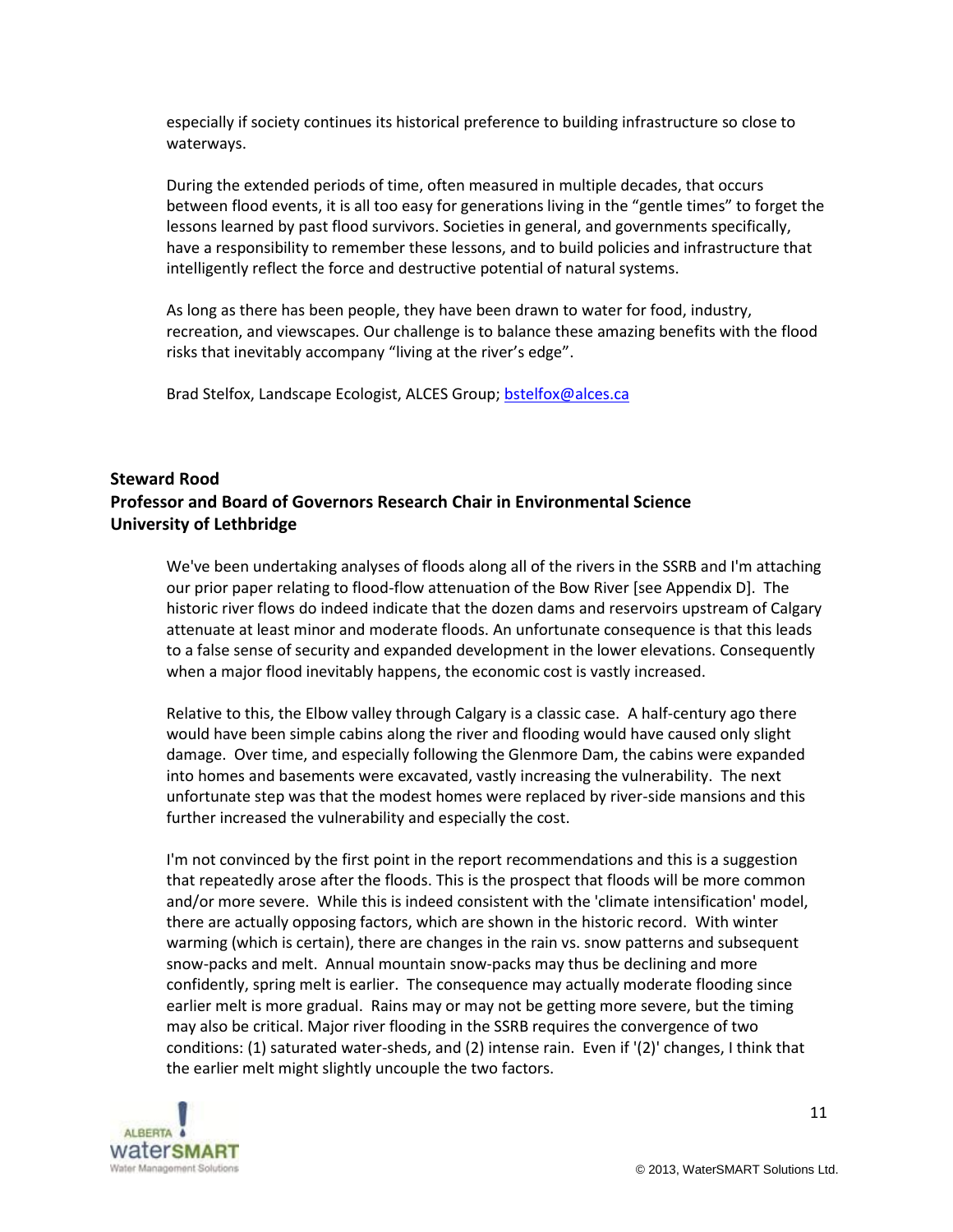This is somewhat speculative but consistent with the historic records. Further, as indicated in the flood report, there has apparently been a recent decrease in flooding along the Bow River. This opposes the proposal that floods are getting worse and from the historic record my view is that 'Calgary has been overdue for a major flood'.

The High River case is discouraging since there's such a clear and extensive history of flooding. If you sort through the archival photos at the museum in High River and then coordinate photos with river flows, the conclusion is that it's possible to float a canoe down main-street about once a decade. This town is unfortunately situated in a natural overflow zone, in which the very dynamic Highwood River regularly overflows its shallow banks and the flood water flows overland into the Little Bow River, which commences right in the Town.

Flooding in High River was major and costly in 1995 and 2005 brought three smaller floods that also led to considerable property damage. While the 2013 flood was indeed more severe, the largest reason that the 2013 event will be much more costly than the 1995 event is that the town population has doubled (around 7K to 14K). And very unfortunately, some of the newer subdivisions are east of the older town and in a low-lying basin where the massive pond formed (and persists). There might have been the view that this area was less vulnerable since it's further from the river but this neglects the key aspect that 'water flows downhill'. If one looks at older air photos and early survey maps, we find that that area was commonly a complex of wetlands and thus it was naturally very low and wet, and with limited drainage.

These are the types of things that should be sorted through and I thus strongly support the initiative.

Finally, I've got 2 MSc students analyzing the flood history for the rivers draining the central Rocky Mountains region of AB, BC and MT, including those of the SSRB. Our intent is to better understand prospective impacts of climate change and to test the 'climate intensification' theory. This task fits nicely with our Functional Flows research program and we should have the key analyses by the end of 2013. We will be glad to learn more about what others are up to.

# **Dave Sauchyn, Ph.D., P.Geo. PARC, University of Regina Submission 1: Email regarding Discussion Draft v08**

**Comments on "The 2013 Great Alberta Flood: Actions to Mitigate, Manage and Control Future Floods - Discussion Draft v08"**

This report is an excellent platform for launching a wider, more inclusive discussion the causes and mitigation of the impacts of climate extremes in Alberta and the 2013 floods in particular. WaterSMART deserve thanks for taking the initiative. As with any draft report from a single source, especially when timing is critical, it reflects the expertise of the authors and advisors who in this case have an engineering and hydrology orientation. This certainly is an



12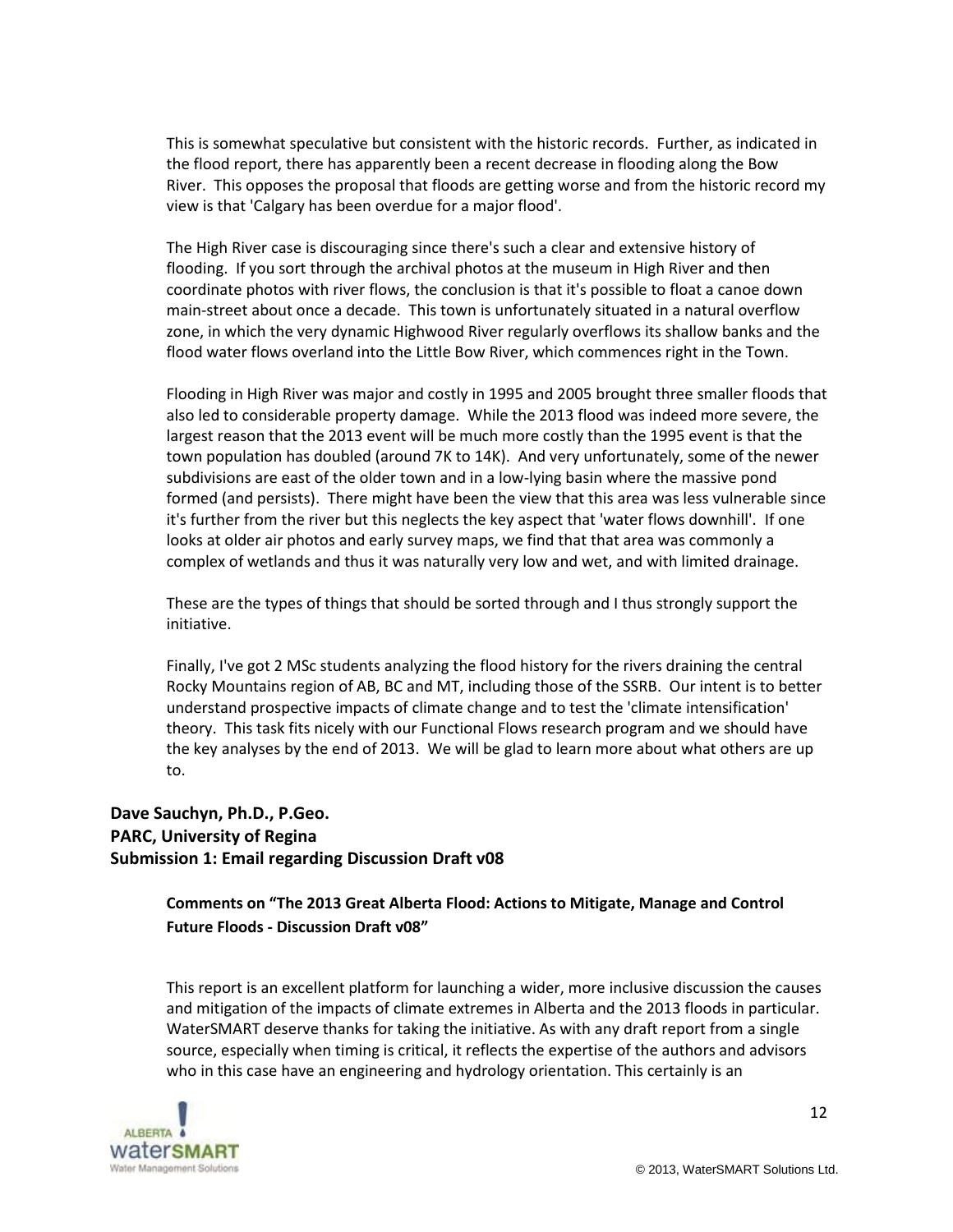appropriate expertise, but the associated biases provide minimal space for a review of nonstructural strategies for mitigation and management of the impacts of extreme weather events. Specifically the report could benefit from the input of scientists and practitioners with an interest in source water protection, rural land use planning, landscape conservation, and watershed (versus river) hydrology. The report is not devoid of this perspective, for example, there is the recommendation to "Incorporate natural infrastructure such as wetlands, riparian areas, natural storage conditions and land cover into flood and drought mitigation planning." However, there is more scope for softer watershed-scale planning and ecosystem-based approaches in the context of recommendations1, 2 and 6.

The report is tactical with the multiple references to drought, as for example "ensuring that drought and flood planning receive equal attention from policy-makers will help us be better prepared for increased weather variability ". Besides common issues and mitigation strategies, most scholars and practitioners recognize that drought is the more serious problem in western Canada (although now is not a good time to admit this). While flooding has immediate and severe consequences, it is confined to floodplains and adjacent areas; drought impacts are creeping and widespread and much more costly. Financial losses from the drought of 2001-02 in the Prairie Provinces (mostly AB and SK) were estimated at \$3.8B almost 4 times the projected cost of the Alberta 2013 flood.

Regarding the recommendations

- 1. Anticipate and plan for more extreme weather events, including both flood and drought.
- 2. Improve our operational capacity … through better modeling and data management.

These refer to the work of my research group and thus I naturally concur with this advice and the more specific recommendation

Conduct a study to analyze the confluence of events that resulted in the 2013 flood.

However, in my opinion, before we proceed with more research, we need to do a better job of defining the broader scientific context. Remarks like "Alberta should be planning for even more extreme weather events - both in frequency and in cost" strongly imply that Alberta's climate is changing, and yet nowhere in the report can I find the terms "climate change" or "climatic change" (nor would I expect to find "global warming"). Does the avoidance of this terminology reflect a sensitivity when dealing with the GoA or is it simply that authors chose not to explicitly refer to climate change? The report wisely suggests that "More work needs to be done to understand any other factors that are influencing the weather, resulting in more extreme events. This analysis can then be used to signal how frequently we can expect these events in the future and their potential magnitude, allowing for better planning." And yet language in this report, and other reporting (media) of the floods, implies that the link between global warming and extreme weather is a given, a scientific fact. To maintain scientific credibility we have be very careful with statements that suggest, or can be interpreted to mean, that the flood of 2013 was the result of global warming. I would be pleased to provide the authors of this report, or anyone else, with a plain language summary of the evidence and uncertainties regarding the link between a warming climate and extreme events.

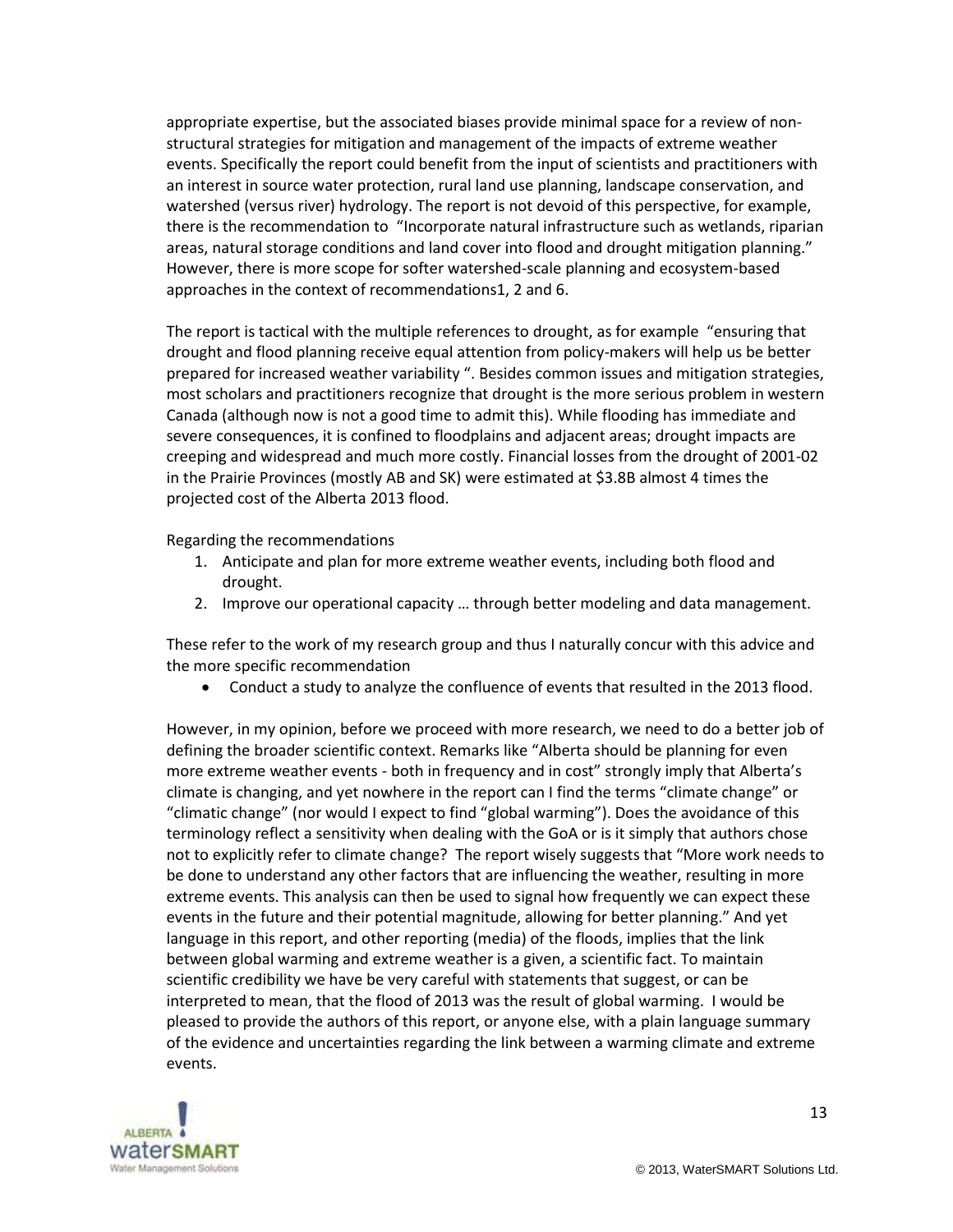# **Dave Sauchyn, Ph.D., P.Geo. PARC, University of Regina Submission 2: Contribution regarding global warming and extreme weather events**

#### **Global warming and extreme weather events: The scientific evidence and uncertainty**

#### **The Problem**

In their wake, weather disasters, like Hurricane Katrina, super storm Sandy, the Russian Heat wave of 2010, and the Alberta flood of 2013, are often attributed to global warming, at least by some journalists and government officials. Most scientists, however, would regard a connection between global warming and extreme weather as a hypothesis, and point out that a single event is simply weather. There is a strong temptation to attribute extreme weather to a changing climate, for at least three reasons:

- 1. Humans inherently and consistently discount the future, including the longer-term consequences of a changing climate. Floods and storms are an effective reminder of the impacts of unexpected weather conditions; it's a wake up call and convenient device for leveraging action from government to prevent the emerging impacts of climate change.
- 2. Because weather and climate are driven by energy from the sun, it follows that extra heat trapped by greenhouse gases should speed up the climate processes that produce excessive and damaging water and wind.
- 3. With each weather disaster, governments react with relief but also programs and structure to reduce damage from future events. In western Canada, much adaptation, "the process of adjustment to actual or expected climate and its effects", has occurred in response to flooding and drought (e.g. the Winnipeg floodway, PFRA, changing land use patterns and farming practices), even though only recently has the link been made between extreme weather and climate change. Weather disasters and global warming require a similar adaptive response to prevent adverse effects, whether or not they are linked geophysically. Dealing now with extreme weather is good preparation for the adaptations that will be required to sustain economies and communities in a changing climate; and especially if weather events become more severe as a consequence of climate change.

Attributing a single extreme weather event, or even several events, to climate change is contrary to the definition of weather and climate, and the important distinction between them. Mark Twain said it best: "weather is what we get, climate is what we expect". On any given day in Alberta, we can get almost any type of weather; snow has occurred in every month and mid-winter warm spells are not uncommon. But we expect certain types of

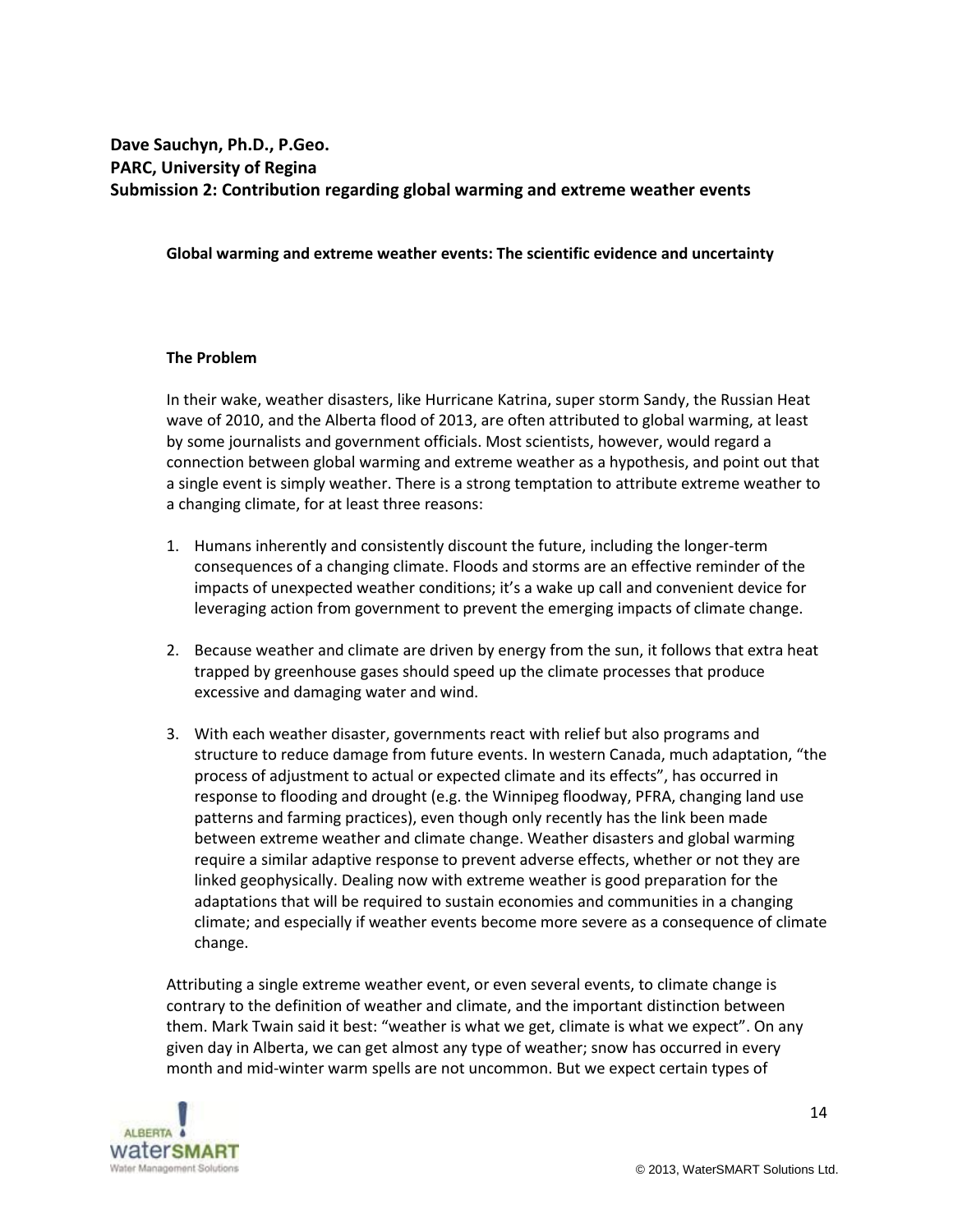weather in each season based on our past experience with weather over a number of years. For a climate scientist that number of years is 30; climate 'normals' are the summary of 30 years of weather data. This statistical summary includes not only monthly and seasonal averages, but also the range of extremes. In late June 2013, the residents of Canmore did not expect more than 220 millimeters of rain in 36 hours, nearly half of the annual average rainfall, but that's what they got. If climate is 'the weather we expect', then unexpected weather is an indication of either climate change or a larger range of natural climate variability than we've previously experienced.

If climate is the statistics of weather, then climate change is change in weather statistics. A change in the mean, variability or extremes has to persist for decades or longer before it can be declared a climate change. Average weather occurs often and thus trends in average conditions can be identified with a few decades of weather data. Extremes, on the other hand, are rare occurrences and thus many years would have to transpire before there are enough storms or floods to describe their statistical characteristics and many more years before a change can be detected in their frequency or magnitude.

The relevant question about the Alberta Flood of 2013 is not 'was it caused by global warming' but rather 'is it part of a pattern of weather extremes of increasing frequency and severity'. There is a growing body of scientific evidence to address the question of whether a warmer climate is more volatile. This brief report is a summary of this evidence, which comes two sources: the direct observations of weather and the modeling of the climate system. The uncertainties also are considered. They are large. The most challenging climate variable, spatial scale and type of region for climate change research are precipitation, regional scale, and regions with high climatic variability. This describes southern Alberta and the problem of flooding and drought.

#### **The Evidence – Observations**

The expectation that a warming climate will include more frequent and severe extreme weather is supported by the direct observation of historical weather events. However, because extreme events are rare, there are relatively few observations to identify changes in their frequency or intensity. The most robust analyses are global in scope using data from a large number of sources and locations.

For obvious reasons, some of the best record keeping for natural disasters is by major insurance companies, including the German-based Munich Reinsurance. In a 2012 report 'Severe weather in North America', Munich Re documented the number of natural catastrophes in North America from 1980 to 2011. The graph below from that report shows a significant increase in the number of damaging meteorological (weather), hydrological and climatologically events. This trend, which also exists in other parts of the world, could simply reflect rising global population and increasing exposure of communities and infrastructure to climate variability and weather extremes. With expanding population, people have built in more vulnerable settings such as coastlines, floodplains, and mountain slopes. If these social and economic factors accounted for the increase in the number of weather disasters, then the same explanation should apply to all natural catastrophes irrespective their cause. But Munich

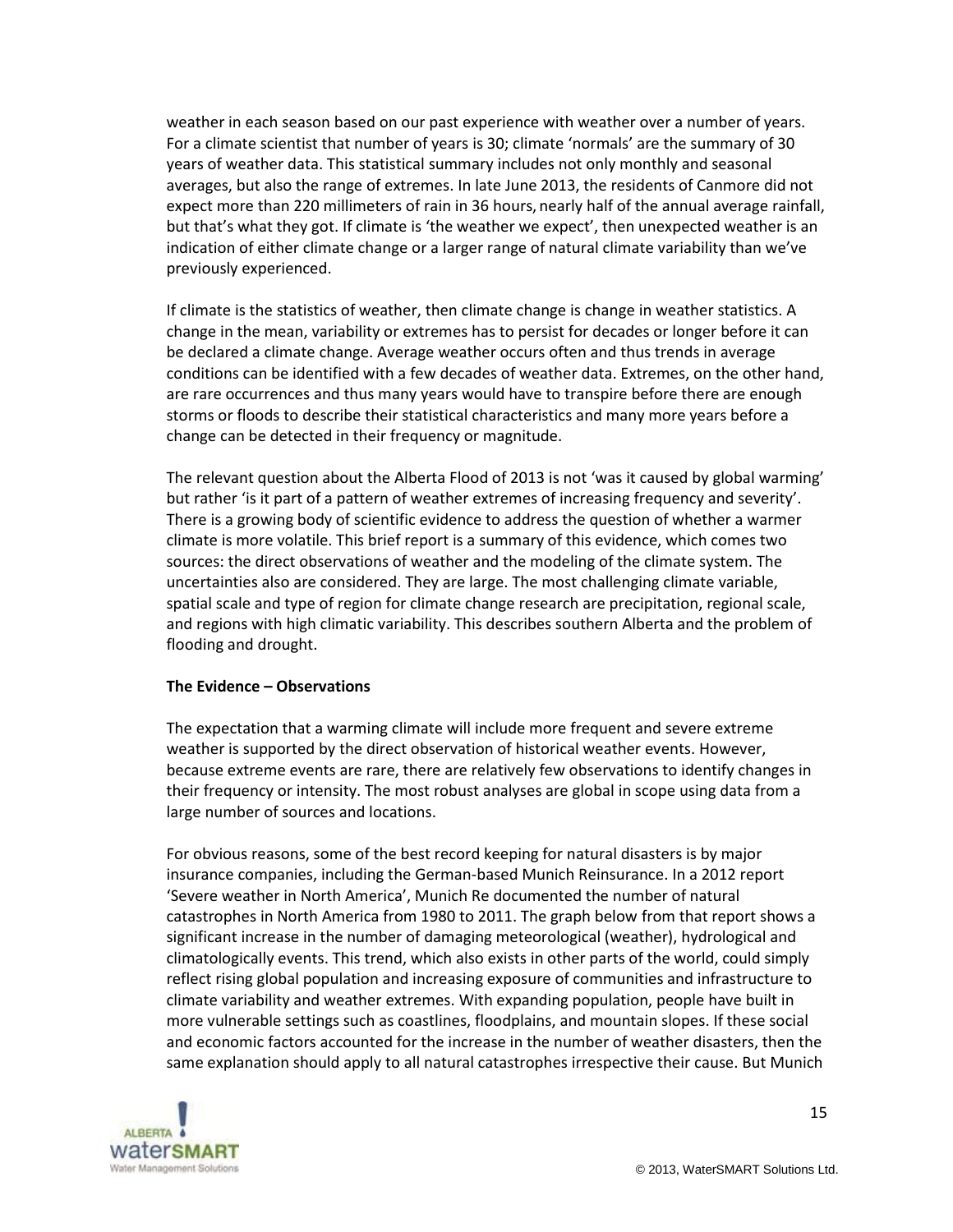Re also plotted the number of geophysical events (earthquakes, volcanic eruptions, tsunamis) each year, and there has been little or no change, even a slight decline since the mid 1990s. If populations are expanding, especially into mountains and along coastlines, they are more exposed to these geophysical events that are unrelated to weather and climate. Munich Re therefore reached the conclusion that North America is suffering increasing damage from floods, drought and storms as the result of global warming. Some commentators have suggested that insurance companies may be subject to some bias; weather disasters are escalating their liability and they are compelled to document this and find a cause.



A review of scientific literature by the Intergovernmental Panel on Climate Change (IPCC, 2012 – see Further Reading) suggests that the statistics of most weather variables are changing. However the statistical significance of these trends, and the agreement among studies, depends on the climate variable and in particular its geographical uniformity. Whereas heat is always present to some degree, precipitation is episodic in time and space. Therefore trends in temperature-related extremes are more reliable than for precipitation-related variables and global-scale trends are more reliable then those at a regional scale. The most robust trends in climate extremes are global observations of a decrease in the frequency of cold days.

Researchers have medium to low confidence in the interpretation of trends in hydro-climatic extremes. Only at a global scale can there be some confidence that anthropogenic effects contribute to an intensification of extreme precipitation. Large-scale ocean-atmosphere oscillations strongly influence the timing and amounts of precipitation and stream flow. This influence or teleconnection is manifest as inter-annual to decadal variability that tends to mask any regional trends imposed by anthropogenic global warming. It prevents robust conclusions about changes in atmospheric circulation that control the global redistribution of water. One change in atmospheric circulation that is detected with some confidence is a latitudinal shift in circulation features (storm tracks and jet streams) towards the poles. This has implications for Canada. The analysis of weather records from across Canada has revealed

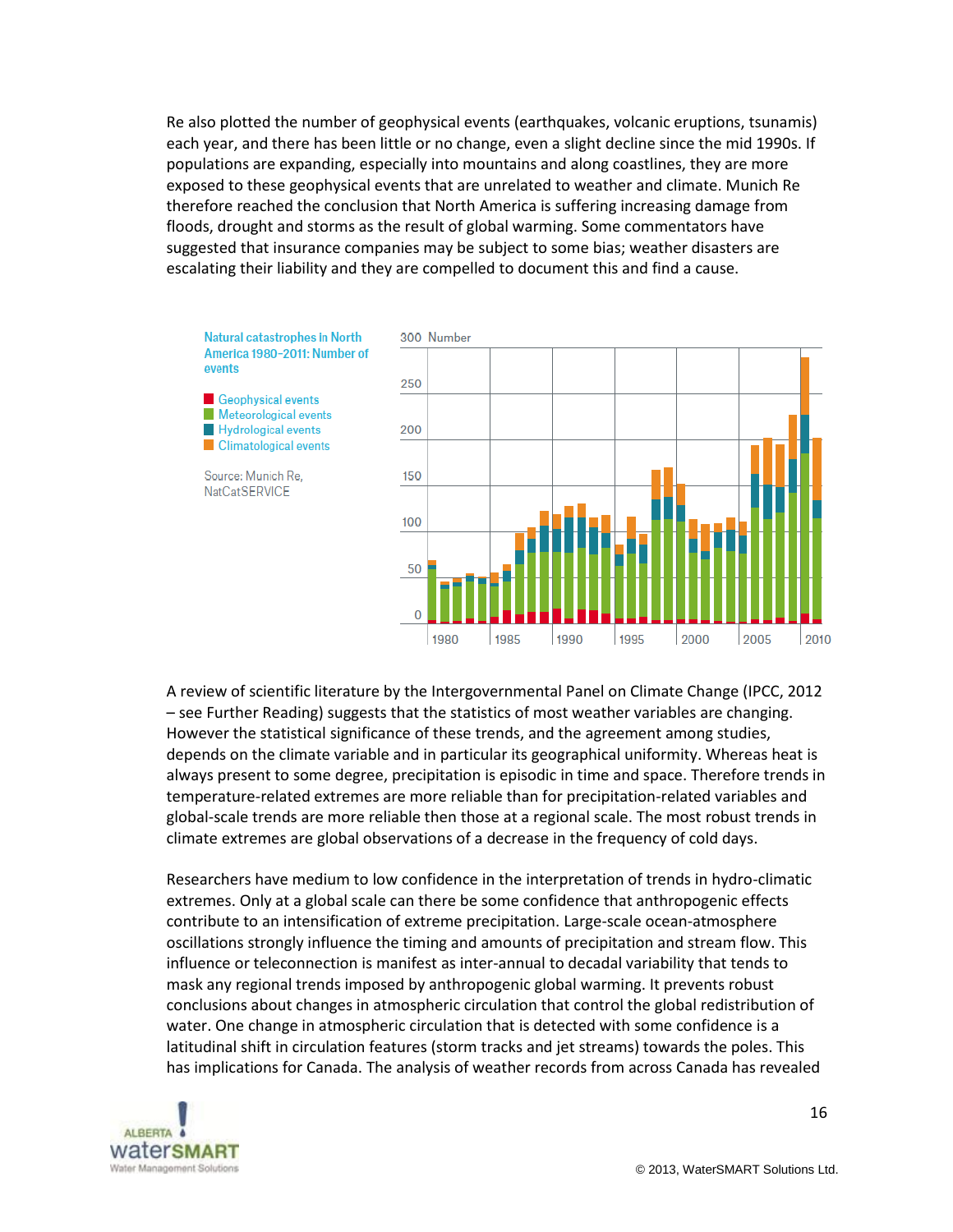that, in general, precipitation is increasing across the country. The one major exception is southern Alberta and western Saskatchewan, where there has been a small decrease in annual precipitation. At the same time, however, the intensity of rainfall seems to be on the rise, with fewer storms producing less annual precipitation but with greater intensity (mm/day). An increasing number of heavy precipitation events, notably in North America, is the precipitation-related trend that is detected with the greatest confidence. There is still insufficient evidence to draw conclusions about global trends in drought and severe local storms, including tornadoes and hail.

Because there are statistically significant and consistent trends in heavy precipitation events and changes in temperature-driven snowmelt processes, there is some evidence that suggests flooding has increased in magnitude and frequency. However, the evidence differs among regions according to the causes of flooding, including snowmelt but also land use and engineering structures, and the availability of data from gauging stations. Therefore there still is low confidence and agreement for observations of flooding.

#### **Evidence – Model Simulations**

Weather and water observations are the basis for understanding recent climate variability and are the baseline against which future climate changes are measured. However, instrumental records tell us little about the climate to expect in the future, unless there is a very good understanding of the causes of the observed variability and proof that it will continue to occur in a climate modified by human activities. A theoretical understanding of the climate system, and all projections of future conditions, comes from climate models "the only credible tools for simulating the response of the global climate system to increasing greenhouse gas concentrations" (IPCC).

Most of the theory behind an increasing severity and number of extreme weather events is related to the intensification of the hydrological cycle. Because about three-quarters of the earth is ocean, and water has a very high heat capacity, the oceans are storing most of the extra heat trapped by greenhouse gases. Evidence for accelerated evaporation from the oceans includes studies that document a clear increase in salinity of warm ocean water, and an increase in river flow into the oceans. The other important factor, delivering more water from the oceans to the continents, is the greater capacity of warming air to store water vapour. Other hypotheses are related to a poleward shift in the trajectory of major storm tracks and the influence of the rapid loss of arctic sea ice on the circulation of the atmosphere in the northern hemisphere. The warming of the Arctic, at a faster rate than the rest of the world, is causing a lesser difference in temperature and air pressure between low and high latitudes in the Northern Hemisphere. This may be causing the jet stream, the very strong westerly air current 10-15 km above the earth, to slow down and form large meanders. As storm systems follow a slower and more meandering jet stream across North America, rain could fall for extended periods of time at any location producing higher river levels.

The reliability of model projections of future climate depends very much on the climate variable of interest and the resolution of the model relative to processes and variables. Climate scientists use two indicators of certainty in the projection of climate changes. The

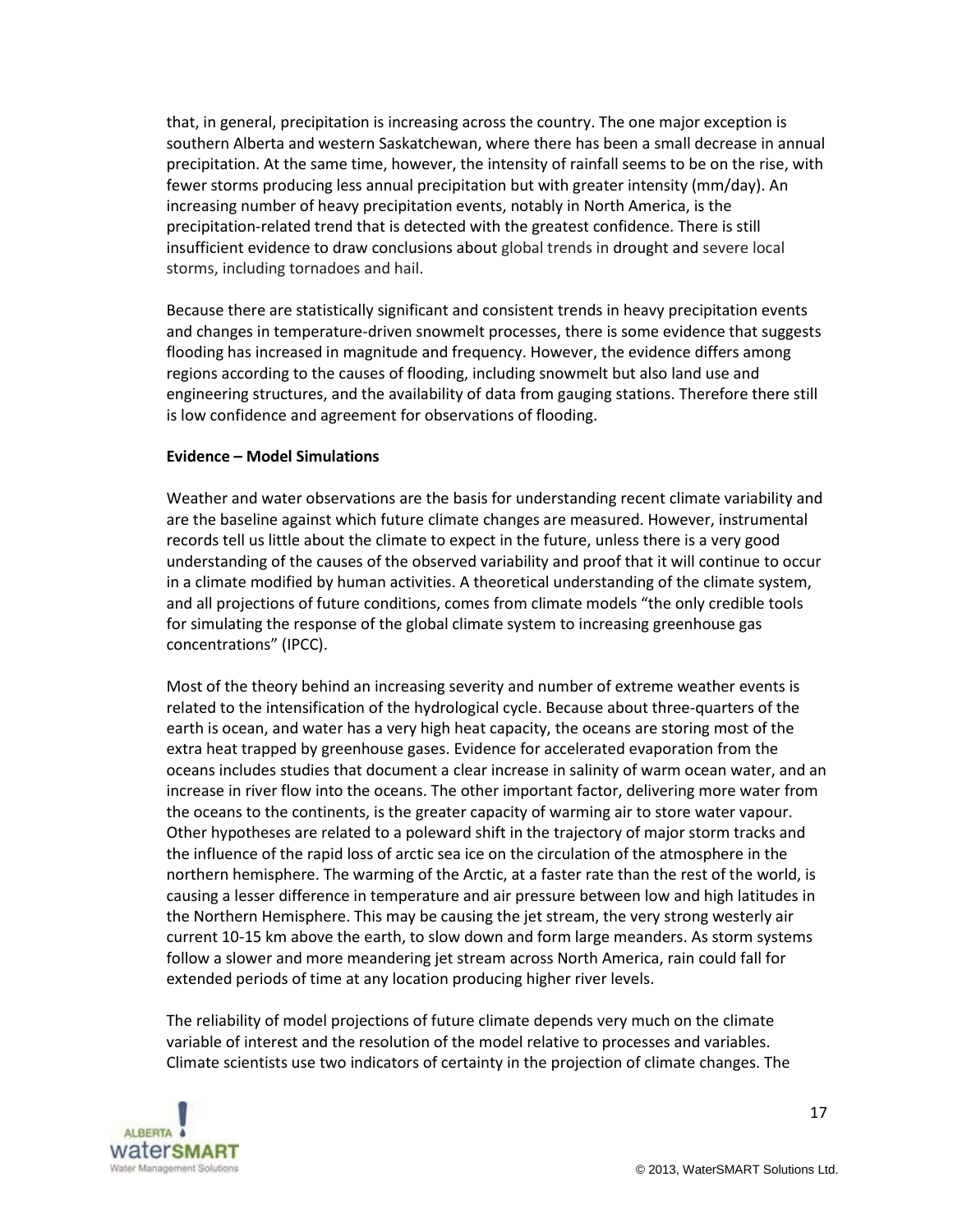quality of a climate model experiment is measured in terms of its capacity to simulate historical climate conditions. The level of confidence in a climate change scenario depends on the agreement among climate models. There is high confidence in robust results, those that are similar results irrespective of the model and methods.

The most robust climate projections are of mean annual global temperature averaged over decades, and the related changes, such as trends in Arctic sea ice extent, global mean sea level and ocean heat content. With the substantial warming anticipated in the 21st century, global increases in the frequency and magnitude of maximum daily temperatures and decreases in cold extremes are virtually certain.

The least reliable model output is anything related to precipitation at the regional scale. Therefore, there is low confidence in the modeling of small storms such as tornadoes, thunderstorms and hail; current climate models cannot resolve these small weather systems. Drought on the other hand is a feature of the hydro-climatic that spans larger areas, and also results from high temperatures, and thus there is a medium confidence in the simulation of future droughts in a warmer climate.

It is likely that, over much of the globe, the frequency of heavy rainfalls, and/or the proportion of total precipitation from heavy rain, will increase in the 21st century. This applies in particular to high latitudes, and to winter in the northern mid-latitudes (Alberta). Environment Canada scientists did some of the first and most cited modeling studies of extreme precipitation. They determined that the amount of maximum daily precipitation that historically occurred once every 20 years is likely to occur with a frequency of once in five years to once in 15 years by the end of the 21st century. In some regions, including Alberta, increases in heavy precipitation will occur despite projected decreases in total precipitation. Physical reasoning suggests that projected increases in heavy rainfall, and accelerated snowmelt with higher temperatures, will lead to more severe and frequent local flooding. Confidence in the model simulation of flooding is low, however, because the causes of regional changes are complex. For example, in Alberta future flooding should more often result from heavy rain, whereas historically rapid snowmelt has been a major cause.

Whereas numerical models are able to reliably simulate the changes in the earth's energy balance and related affects, the response of the circulation of the atmosphere to global warming is highly uncertain and yet the regional aspects of climate change are controlled by atmospheric dynamics, including teleconnections between large scale climate oscillations and regional climate variability (in the case of Alberta, between El Niño South Oscillation (ENSO) and the Pacific Decadal Oscillation (PDO) and inter-annual and decadal climate variability). There is low confidence in projections of changes in large-scale patterns of natural climate variability. Model projections of changes in ENSO variability and the frequency of El Niño events are inconsistent, and thus there is low confidence in projections of changes in this important mode of internal climate variability.

The significant disparity in the ability of existing climate models to simulate mean states versus extremes, the climate of large versus small areas of the globe, and temperature versus precipitation is a problem of the inherent complexity of the climate system and how scientists

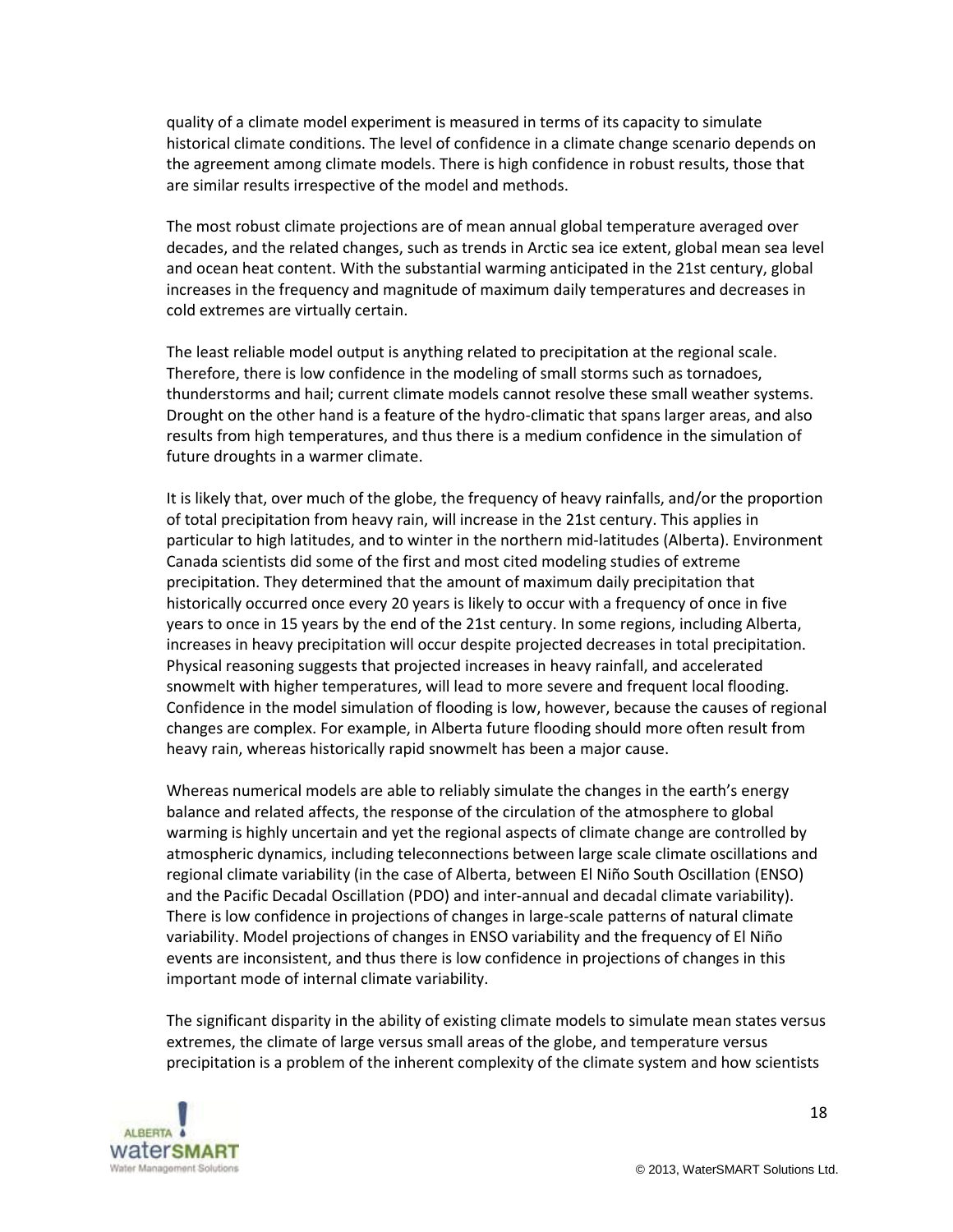have chosen to model (simplify) climate change primarily as a perturbation to the earth's heat and radiation balance. The dominant conceptual framework, the anthropogenic  $(CO<sub>2</sub>)$  forcing of linear trends in temperature and other variables that define mean climate, is problematic for scientists and journalists; especially when weather departs from a monotonic warming trend. A shift in climate variability, and the severity of extreme weather events, is as likely an outcome of human modification of the atmosphere as a thermodynamically forced linear trend. The defining feature of global warming may be changes in the magnitude of climate variability rather then a monotonic upward trend in temperature implied by the terminology global warming.

The most challenging impacts of climate change are not trends in temperature by rather shifts in the distribution of water supplies between seasons, years and watersheds, and changes in the frequency and severity of extreme weather events (e.g., flooding and drought). Thus, for many regions, the most relevant climate changes are the least understood. For the foreseeable future, regional climate regimes will be dominated by natural variability, especially where it is characteristically high, as in western Canada for example.

#### **Further reading:**

Intergovernmental Panel on Climate Change (2012) "Managing the Risks of Extreme Events and Disasters to Advance Climate Change Adaptation" Available at http://ipcc-wg2.gov/SREX/ This is a very important document and the 19-page Summary for Policymakers (if not 594 page full report) should be required reading for anyone with an interest or opinion on climate change.

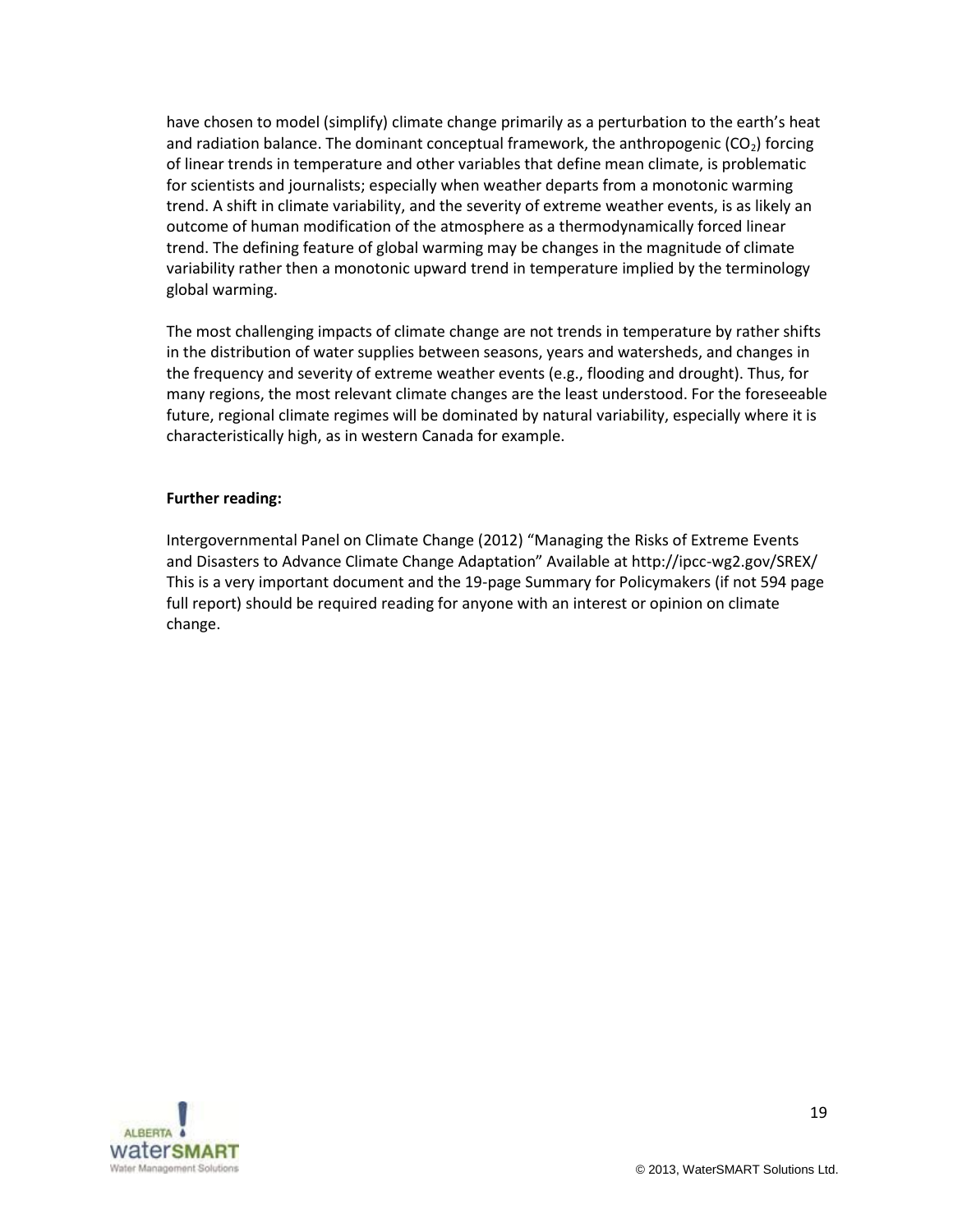# **SECTION II: FEEDBACK FROM ALBERTANS**

- The biggest point is the leadership! Someone (including the government) has to be out there taking on these challenges.
- There are lots of places in Calgary where you can stand on a bluff and look at the river valley. The valley is a path cut by the river over millennia and now slowly filling with houses, hard surfaces, waste water treatment plants, rip rap and high rise buildings. It's pretty easy to see the places where the water will go during a flood event and equally easy to see how it will travel there.

How about re-establishing some natural buffer zones? Yes, costly, but more costly than flood repairs? That's a long term project. In the short term, some king somewhere should outlaw building within 500 meters to a kilometer of a river bank and start a fund to buy existing properties.

- Discussion has occurred regarding the development of wetlands and natural water sources (and I add protection) to control flooding. While this is a good idea, it can make problems worse than before if not managed correctly. If the wetlands are allowed to build up in height ahead of time, staging can occur where there is a momentum of water towards the outlet then bursting over and making the peak flow higher than would have been. This can greatly intensify flooding. Someone would need to be responsible for promptly controlling the level of the wetlands and would need to be notified ahead of time. I have witnessed this first hand during my work in this field. They can be valuable for flood control.
- The lack of water licencing policy that is in tune with modern demands. The current policy is out of date by many decades and does not have the flexibility to deal with the inevitable shortage (drought).

One feature the next policy requires is the concept of needs based on priority of uses with domestic use ranking high. It needs to include the available groundwater resource of which there is a great deficit of factual knowledge. It needs to include some flexibility for quantities (and qualities) available over time as the natural flows fluctuate over the seasons.

 In terms of reducing the negative impacts of floods the key issue as I see it is awareness. Information helps with this but zoning, development regulations and insurance regulations are going to be the key tools for implementing this. We need to move out [of] the flood plains and there should be no disaster assistance for those who rebuild in a flood plain. Development has a double negative impact. First, it increases the probability and intensity of downstream floods but reducing the effectiveness of the flood plain in dispersing the energy of water. Second, the developments in the flood plain take the lion's share of resources for flood preparedness and response before, during and after the flood event but have the lowest per unit yield.

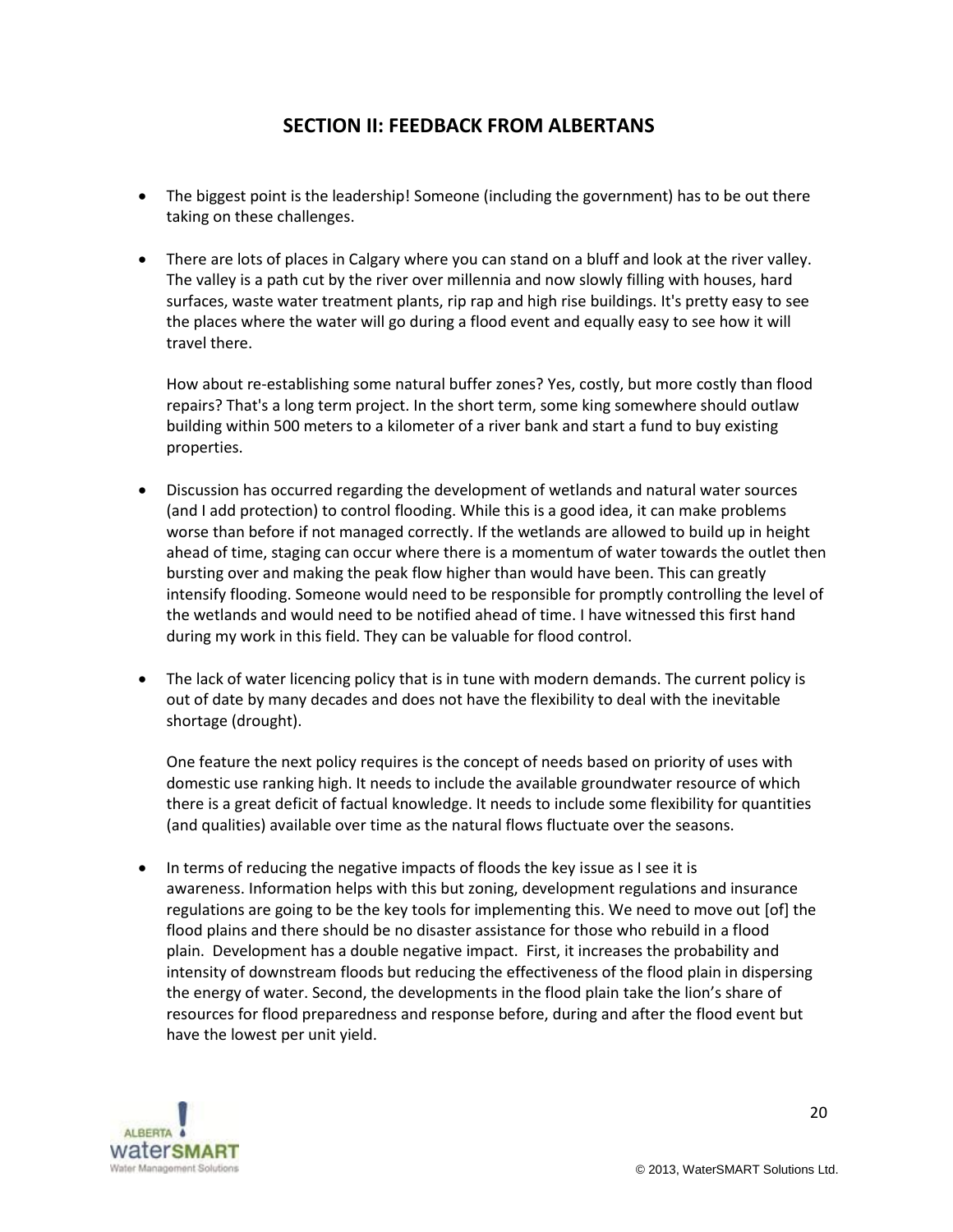When I talk to non-water people about the recent flooding, they frequently bring up the Winnipeg diversion ditch and ask why we don't do something similar here. When I describe the problem of wetland drainage in the watershed to the south, vs. up-slope rainfall in the foothills, these non-water people understand that Winnipeg's frequent flooding problems are largely man-made while ours is due to extreme meteorological conditions -- oversimplified, I know, but those are the basics.

I believe that we have a huge responsibility to all the residents of the Bow River Basin to manage our headwater areas so that our natural wetlands and riparian zones continue to act as a buffer for heavy rainfall. Can you imagine the flooding that would have occurred if our wetland areas and riparian zones had already been turned into ditched or paved areas of nearinstantaneous runoff during a time of extreme rainfall?

 While the five flood prevention issues mentioned will help they are really meant to facilitate evacuation and reaction, with the exception of number 3 which suggests paying attention to infrastructure. Infrastructure is the overlook[ed] key component to flood mitigation. We have a network of 12 dams upstream of the population centers on the Bow river. Those dams are old and have been filling in with sediment for over a century in some cases. The dams and reservoirs dampen flood events if managed properly. The reservoirs have lost huge storage capacity volume over the decades and their ability to dampen floods has been grossly diminished. The reality is neither government nor industry has any idea how much upstream storage capacity has been lost because this issue is ignored until there is a crisis event. This occurs because it is out of sight and out of mind to the larger population. Even senior bureaucrats pay little attention to the matter, and the reality is that Alberta as a whole has little expertise in this critical area.

Gradual accumulation of sediments is a slow process that tends to be ignored. Most of the sediment accumulates underwater below the median reservoir supply level where it is not visible which has the effect of removing it from popular, political, social, and engineering consciousness. In our part of the world the rates are relatively slow and the bulk of the sediment moves in pulses around spring flood events. However events such as the one we recently experienced move a colossal volume of material of all sizes ranging from Nano-sized flocculated clays to rocks the size of automobiles. As a result, the net effect of decades and centuries of accumulation goes unnoticed by the untrained eye that does not have a comparative time perspective. Industry, afraid of the potential expense, has made conscious effort to down play and divert attention away from this issue on few occasions when it has surfaced. In general government has taken a complacent assumption that somebody else, members of a future generation, will find a miracle solution when todays inventory of reservoirs become seriously affected by sediment. The reality is we have already reached the point of serious consequences. If you are serious about addressing flooding in the Bow River Sub basin the government of Alberta must address reservoir sedimentation head on and implement an active reservoir sedimentation management plan that amortizes the cost over decades and centuries and splits the cost up amongst the primary benefactors of the reservoirs. Entities in industry make huge profits off the reservoirs on the Bow and put absolutely nothing back to maintain the sustainability of the reservoirs and preserve upstream water storage capacity.

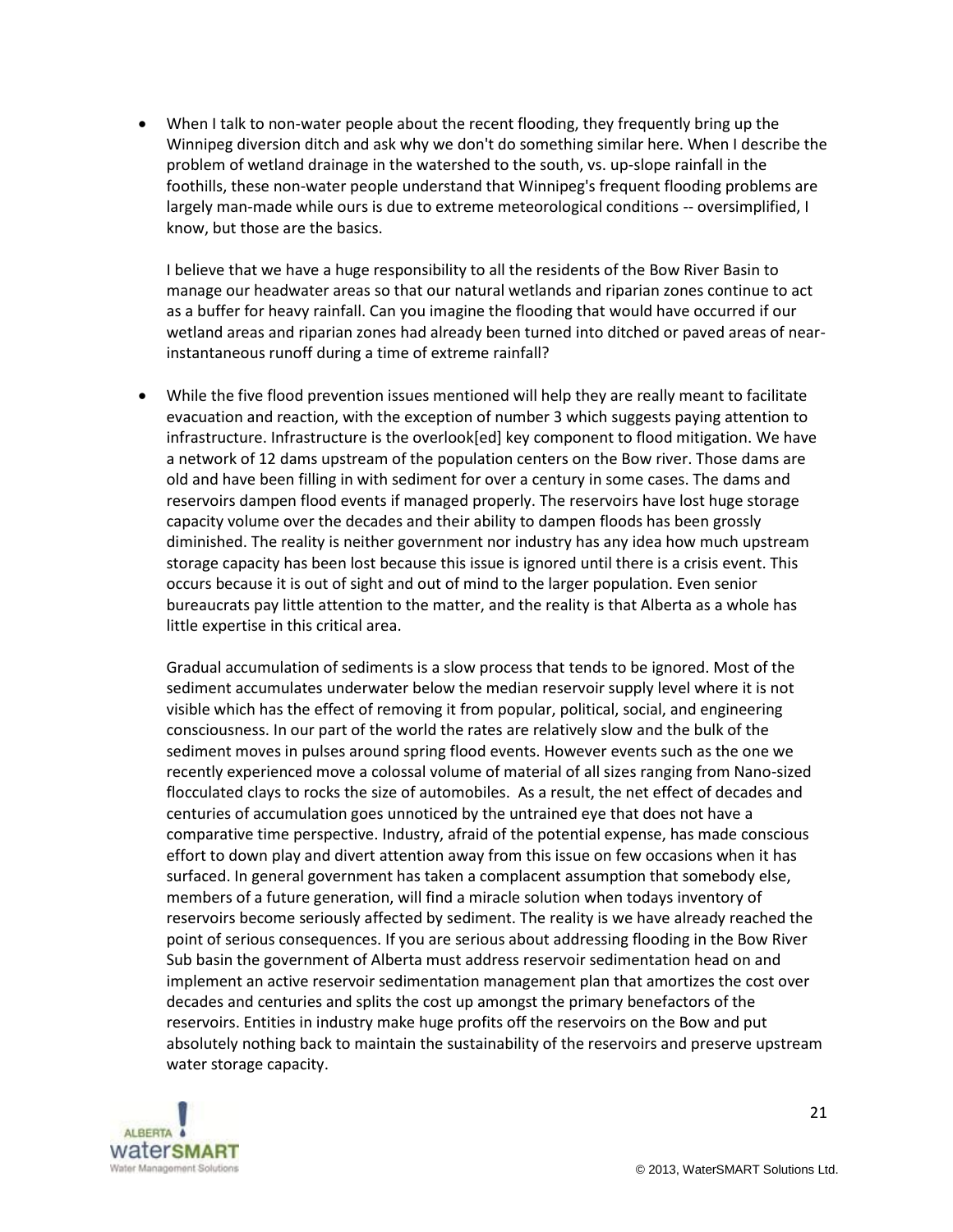I recommend the following: the Government of Alberta in open and transparent consultation with all relevant ministries and stakeholders [should] undertake to study and quantify the current state of the water storage reservoirs in the Bow River sub basin, upstream of the major population centers. The study should have the following objectives:

- $\circ$  Quantify the original (New Construction) water storage capacity of all 12 sub basin reservoirs individually, by compiling all historical survey and bathymetric data from Government and industry sources.
- $\circ$  Design and execute a comprehensive program for acquisition of modern and up to date survey and bathymetric data.
- $\circ$  Accurately compute and quantify the current upstream water storage capacity and accurately compute and quantify the volume of water storage capacity that has been lost due to reservoir sedimentation over the past century. Rate of original storage volume lost per year should be calculated per reservoir and reservoir half-life calculated.
- $\circ$  Accurately compute and quantify the volume of sediment that has accumulated in each reservoir over the last decades and century.
- o Classify sediments accumulated in each reservoir as top-set, mid-set, and bottom-set beds as well as by size, type and hydraulic sorting of material that the sediment in each reservoir is composed of.
- $\circ$  Undertake a sediment transport study that quantifies the deliverability of each main individual upstream reservoir tributary.
- $\circ$  Design a study to look at all options for active reservoir sediment management and preservation of upstream water storage capacity.

# **Brian Meller Hydrologist Lethbridge AB**

In response to your flooding forum, I submit that part of the issue isn't so much that there hasn't been floodplain mapping, as this has existed since the 1980's. The issues to me are that (1) the validity of the mapping varies as the database increases, and (2) floodplain zoning hasn't respected the variability in these limits, nor has it built in a sufficient safety margin to respect the fact that flooding can exceed our scientific expectations, as has just occurred. This raises an interesting question as to whose fault is it that so much development has taken place within the flood-prone areas, and who is therefore responsible to pay for it?

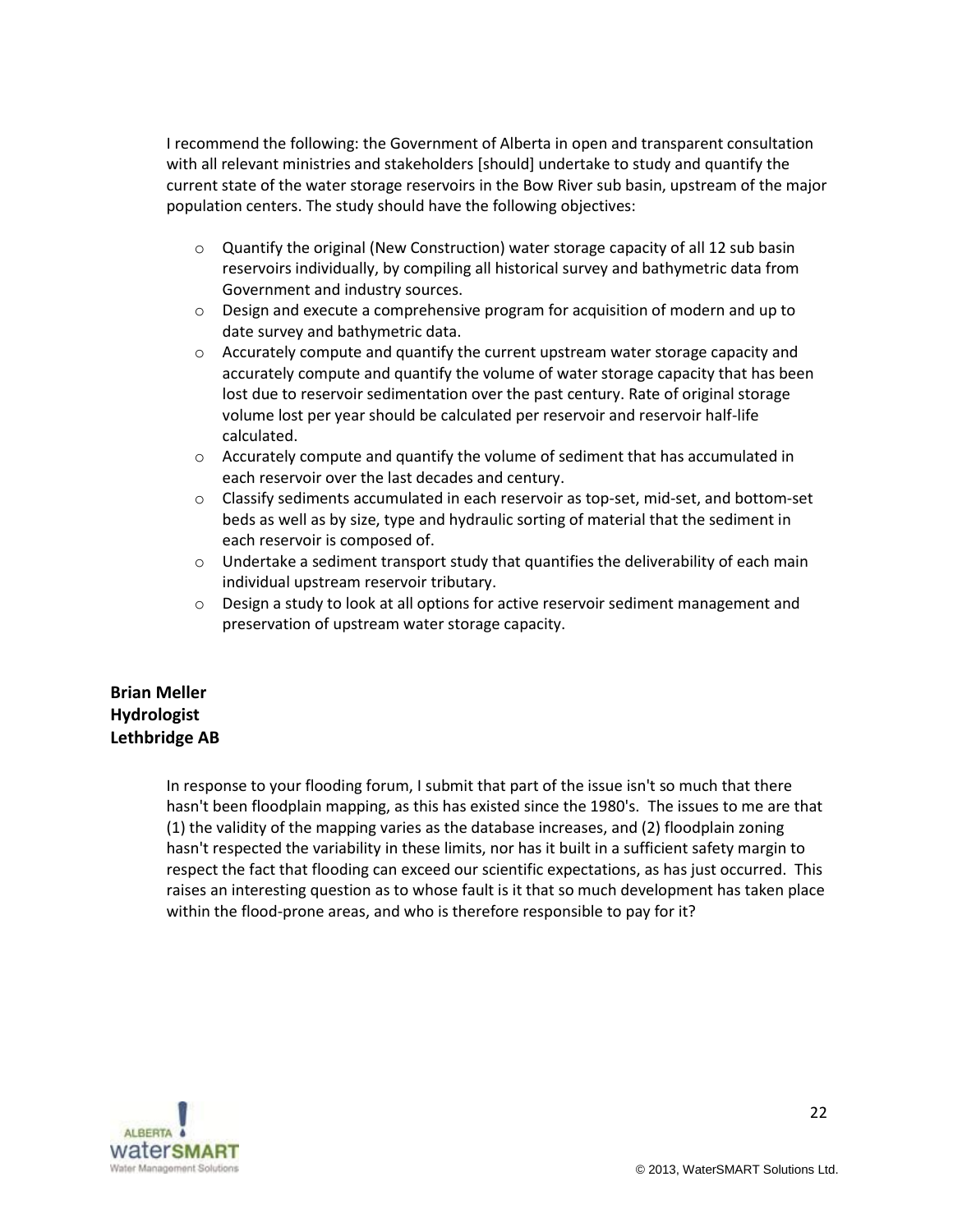# **Kevin Van Tighem Retired, Fourth-Generation Albertan, Professional Ecologist**

Recommended additions to the draft report arising from the June 27, 2013 Alberta Water Summit, addressing the question *"What can we do to mitigate these flood situations in the future?"*

Although generally I think it's a strong report, in my view the emphasis on restoring and optimally managing the headwaters needs to be strengthened. This year, our problem was flooding; in future years we will face summer drought too. Restoring the sponginess of the headwaters landscapes is essential for dealing with both problems. We need to optimize the ability of our headwaters to capture and retain snowmelt and spring rains, rather than to release it in increasingly early and intense spring runoff events.

The 2013 flood was exacerbated by linear disturbances and road compaction in the headwaters. After the flooding I went back into the Waiparous, Wind Creek and other valleys to see what I could learn about the way water came out of those landscapes. I saw three causes of major gullying indicating concentrated runoff:

- alpine drainage gullies that blew out (unavoidable with that volume of rain and such thin vegetation cover);
- roads, off-road vehicle tracks and trails running up or across slopes (avoidable with fewer, better designed roads and aggressive reclamation of unneeded ones); and
- steep-gradient streams that got overloaded (could be partially mitigated with less funneling of runoff to the stream by above-noted trails and roads and by more friction on the floodplain by way of beaver dams.

Where logging had been completed and haul roads reclaimed and covered with slash, I found little sign of gullying but there is no question that the intense rainfall mostly ran off these sites and into nearby creeks for lack of tree canopy and understory vegetation to trap and retain moisture.

Margaret Creek (local name for an unnamed tributary of the Waiparous) has a robust beaver population. Its banks were intact with no evidence of erosion and flood debris on the willows and bog birch showed that the runoff from this valley was spread out and slowed due to the dams that reduced hydrological head and spread the water into floodplain willow thickets and sedge meadows.

Given these observations and other insights I've gotten from two years of research for a book I'm currently working on, *I recommend that flood mitigation planning incorporate the following specific landscape management measures:*

1. **Revise land use policies for the area west of Highway 22 to make headwaters landscape health the dominant over-riding management priority**. All land use and regulatory decisions should be framed around the linked imperatives of: **maximizing water production** (through snow accumulation and runoff retention), **maximizing water quality** (through riparian

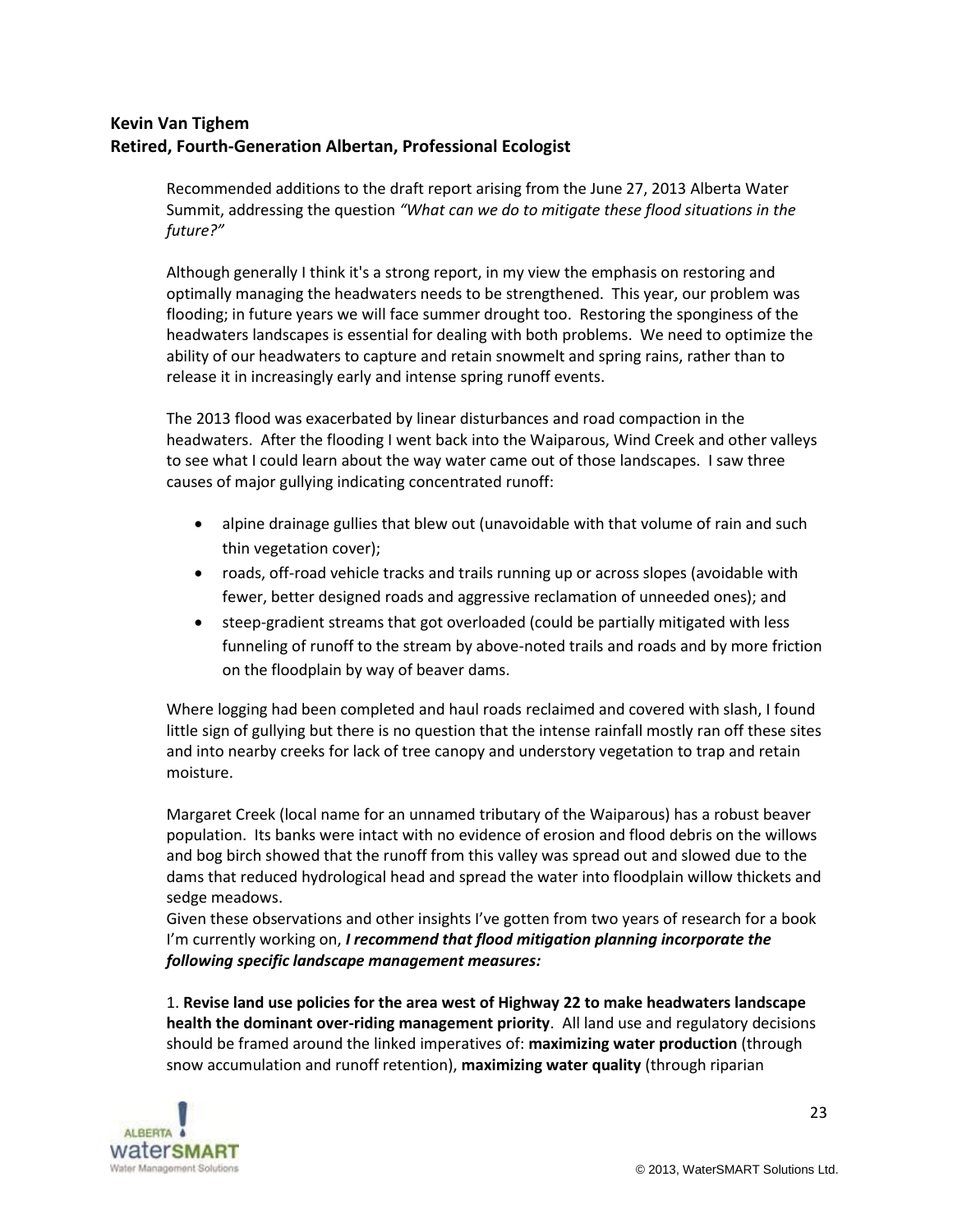protection and wetland health), and **spreading out the annual hydrograph as optimally as possible** (by retaining snow cover as late into the spring as possible, protecting shallow groundwater from early release to the surface, and encouraging small impoundments in side drainages and smaller streams). Headwaters landscape health results from all three of these factors, not one or two of them; in other words, policy approach that integrates all three management imperatives is essential.

2. **Shift from clear-cut logging to canopy-retention logging designed to reduce canopy snow loss while spreading out the snow melt over a longer period, while retaining sufficient forest canopy and ground-cover to intercept and retain rainfall**. Research out of the U of A has shown that tree canopies and trunks retain a high proportion of the water that falls in normal rain events.

3. **Manage for maximum population densities of beavers** to maximize their free ecosystem services; either eliminate or significantly curtail by way of quotas, the trapping of beavers in the headwaters of the Oldman, Bow and Red Deer Rivers.

4. **Limit off-road vehicles and industry vehicles to a limited number of trails and roads specifically designed to minimize gullying and sedimentation** (i.e. laid across the grain of the landscape and fitted with effective, well-maintained, flow deflectors) **and to avoid water source areas** such as fen meadows, wetlands, etc. The current degree of landscape abuse from unplanned off-road recreation should never have been allowed to become so wellestablished. It clearly contributed to the intensity of this year's flooding by concentrating overland flow from that very intense rainfall and enabling it to flush rapidly into nearby streams.

5. There are numerous locations where well-designed small check-dams in coulees and shallow basins could lead to the development of riparian vegetation and retard runoff during heavy rainfalls. Planned well, they could also help with livestock distribution issues resulting both in less streambank damage by cattle and fewer areas of concentrated grazing on uplands – both of which are factors that contribute to the severity of flooding effects on streams and, consequently, on downstream communities and infrastructure. Riparian vegetation sequesters carbon and sustains several species of at-risk species. For all these reasons, **investment of public funding in a program to encourage private landowners to install small catchments in headwater areas** may be another appropriate policy option for reducing the risk of future intense floods and summer droughts.

Thanks for the opportunity to contribute to the development of a comprehensive policy response to this year's flooding that will reduce the risk of future flood damages.

Kevin Van Tighem Retired, fourth-generation Albertan, professional ecologist

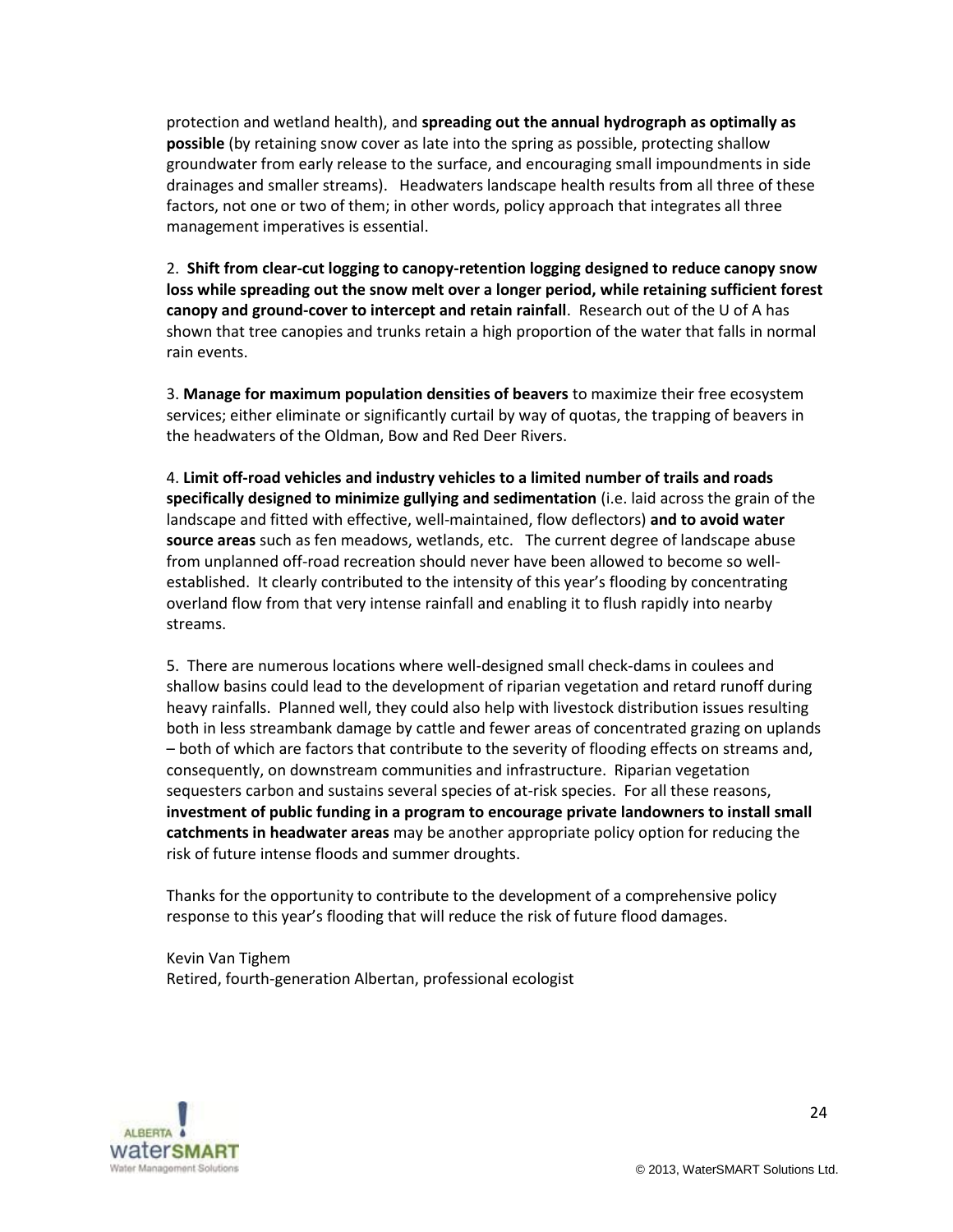#### **Bill Wahl**

## **An open letter to the Citizens of Alberta Flood Recovery and/or Flood Prevention**

My name is Bill Wahl and I am frustrated!!

Like others in Medicine Hat and Southern Alberta we live in proximity of the South Saskatchewan River (have for 40 years) and have been affected by flooding, all-be-it not this year due to the installation of a high tech backflow preventer after the 1995 flood. We are thankful to family and friends who helped us move out of our home and for better preparedness of disaster services.

The main reason for my frustration is that I always thought that the dams on the tributaries of the South Saskatchewan River were there in part to help us out during times of impending floods. The Alberta Government meetings after the '95 flood reported that flooding was caused by a severe precipitation event that occurred in very close proximity to the Oldman River Dam. That and a combination of technical issues caused by washed out flow sensors, telephone communications and the short time from onset of precipitation to significant increases in inflow did not give dam operators sufficient time to spill water ahead of high water entering the dam. Although dam safety was never an issue, water was released from the dam at a rate no greater then inflow. So what happened this year? According to records obtained from Alberta Environment and Sustainable Resource Development, the 2013 peak was ~5590 cm3/s and the 1995 peak was ~4200 cm3/s. The gauging station reports of the 2013 peak was more than 1m higher than 1995. The cross section of the river valley at other locations will affect this value to some extent. Levels in Medicine Hat never reached those predicted with an increase of 50 cm3/s increase in flow rate over 1995 reported. Persons who experienced the 1995 levels commented on water levels about 20 cm higher; all this being enough to cause significantly damage in Medicine Hat. How is it that the dam[s] that impact our flow rate could not have done more to mitigate flood issues this year given the knowledge gained from the '95 flood, and new technologies for weather forecasting? We have experienced more floods in the past 20 years than the first 20 years of living by the river.

Using the internet, phone, and communicating with acquaintances I have learned a few things. My first conversation was with an engineer who works with a team of others who oversee Dam Maintenance and Integrity. During our conversation he kept referring to the 'owners and operators' when discussing dams and reservoirs. After farther prompting I learned that **the majority of large Alberta dams and reservoirs are privately owned and operated. Most of water contained in these facilities is used for irrigation which has an economic benefit to both owner and user; or, for the production of hydroelectricity which is sold back to the grid for consumer use. It is to the owners and operators benefit to keep water levels in their facilities as high as is safe to do so. Most of the dams and reservoirs upstream from the South Saskatchewan River were at or around 98% of capacity prior the June flood. It appears that only the Ghost Lake and Reservoir near Cochrane was overly high, and it looks like they had already moderated two significant inflow events. The purpose of a reservoir or dam is specified in its licence; owner/operators function within guidelines provided by the** 

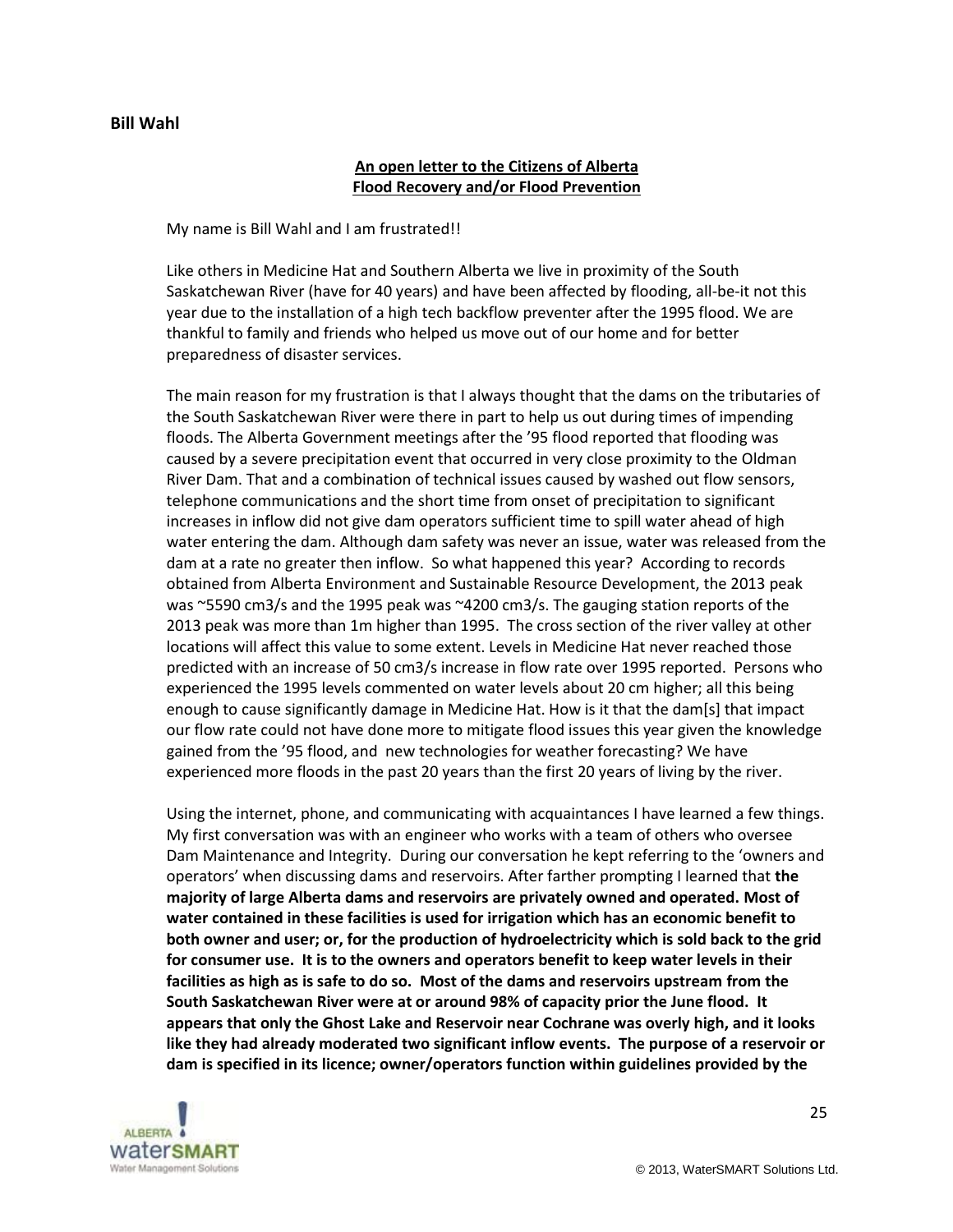**Alberta Government. They have considerable autonomy and the Alberta Government cannot mandate that they lower their water reserves in an attempt to mitigate flooding. Their main priorities are to maintain a quantity of water to best meet their intended purpose without adversely effecting dam integrity.** 

My next contact was an acquaintance now retired after being involved with the Alberta Water Commission. He confirmed what I had learned from the Dam Safety Engineer and added some additional information. Two of the major dams in the Saskatchewan River System, the Oldman and the Dickson on the Red Deer, are operated for different priority purposes.

The Oldman is a strategic impoundment created to meet the needs of the downstream irrigation districts, which have their own infrastructure to manage day to day water call needs. The Oldman is typically lowered over the course of the summer as licenced demand exceeds natural river flow. The Oldman reservoir is filled the following year with the spring freshet and early summer precipitation. Each irrigation district will have their internal reservoirs at preferred levels by the end of the irrigation season (end of Oct). This also allows the Oldman some flexibility going into summer depending upon moisture reserves, precipitation, and degree of expected snow melt in the cordillera. As we have seen, if the Oldman reservoir gets too full, they will release water according to established guidelines and also to ensure the structural integrity of the dam itself. Operators are very cognizant of the impact of flood flows downstream; regularly managing small peak flows to keep the river below bank full, and operating during large events to attenuate the peak to the extent possible.

The Dickson Dam upstream of the City of Red Deer has a slightly different mandate. The priority for the reservoir is to provide stable downstream flows between 40-50cm3/s. This supplements natural flow and contributes to the Instream Flow Needs and Water Conservation Objectives that have been established to ensure aquatic health and assimilation of contaminants from downstream urban centres such as the Cities of Red Deer and Drumheller. Another purpose of the Dickson is to ensure a minimal flow regime throughout the winter, essentially for the same purpose as mentioned above. One of the secondary functions of the Dickson is to help manage downstream flood attenuation, particularly for Red Deer. It is interesting to note that Red Deer and Drumheller did not sustain the same flood damage that was experienced farther south in part because of less precipitation. Part of the operational complexity for the Dickson involves providing recreational levels of water in the reservoir that has, over time, become known as Glennifer Lake. It is a well beaten path in Alberta where reservoirs built for domestic or agricultural use have become recreational destinations surrounded by expensive developments. **Dam and reservoir usage and guidelines vary and the province has little appetite for adjusting the existing operational policies for the dams. However, there could be room to gain some efficiencies of use that would benefit downstream users, especially in times of water shortages or to assist in downstream flood attenuation.**

A telephone call to the Department of Municipal Affairs resulted with me being contacted by a representative of the Alberta Environment and Sustainable Resource Development. This was extremely helpful, confirming that operating guidelines for Waterton, St Mary and Oldman require the reservoirs to be drawn down over the course of the summer to a maximum level

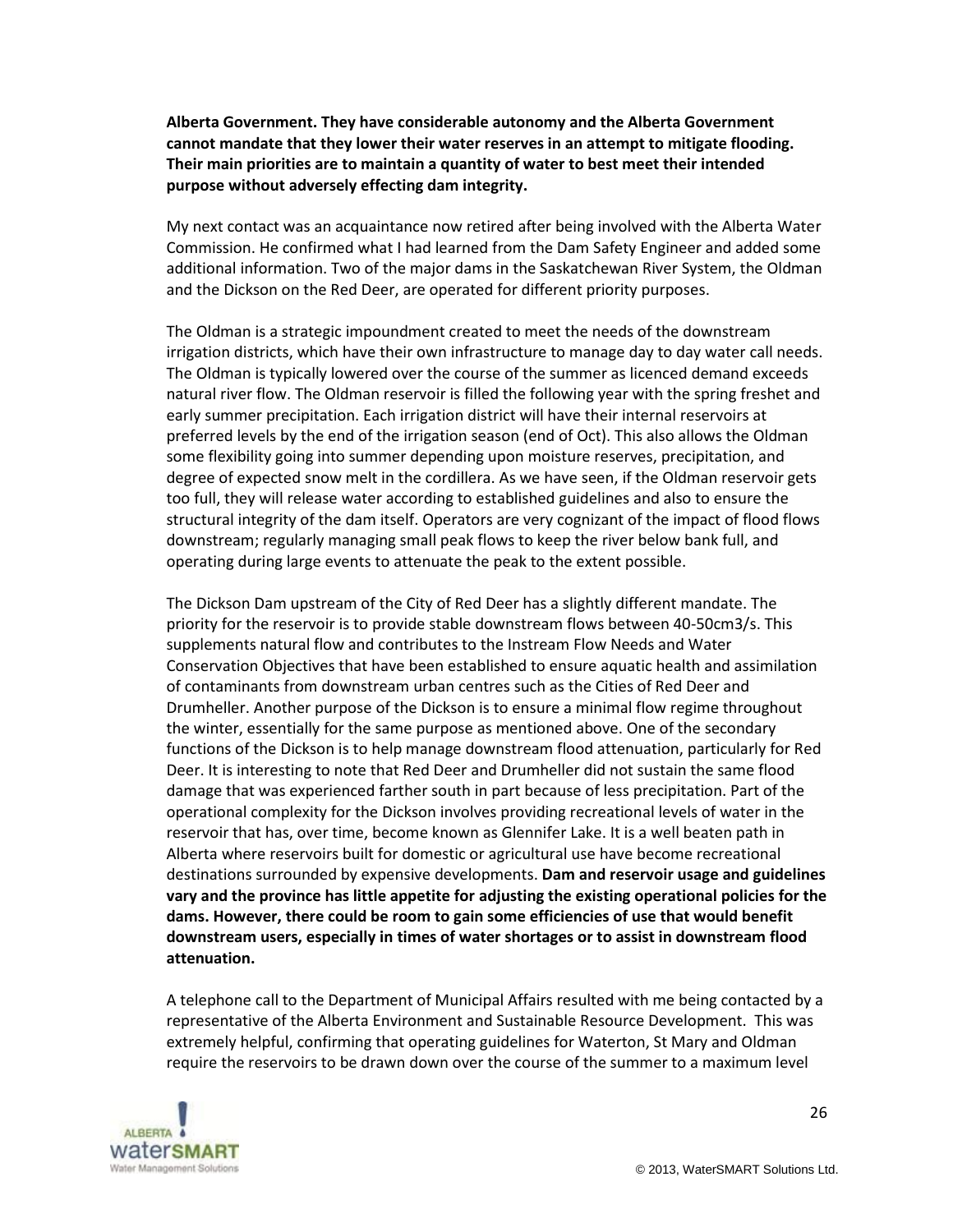for the winter, balancing the probability of filling the next year and the probability of needing to manage a large snow pack and run off in the spring. as high as is safe. Issues of not having enough water would be very concerning on many fronts. Even with advanced weather forecasting it is difficult to totally predict what might occur in the various catch basins of the South Saskatchewan River System. The farther away from the mountains the water travels, the more difficult it is to predict flow rate and rise. This was experienced in Medicine Hat as the crest forecast of the 2013 was delayed numerous times. The Oldman Dam did store incoming water in the flood pool and the surcharge zone. Outflow from the reservoir was increased very soon after inflows became significant and continued to increase in sync with inflows until the peak flow occurred. Operations did not lower levels in anticipation of increased water flow into systems to the north. It was also interesting to find out there are no dam/reservoirs upstream from the Glenmore Dam in Calgary but there are more numerous dams upstream from Calgary on the Bow. **Dam and reservoir owners and operators do not work collectively to proactively mitigate flooding by lowering levels in anticipation of high stream rates and levels downstream. It was suggested we need a review of the purpose and operation of dams in Alberta. The GOAl would be to determine whether water management can better meet daily requirements of water use and consumption as well as mitigate potential environmental catastrophes that storms and climate change might cause. This would be to everyone's advantage.**

Do I feel a little bit better? Perhaps a little**, I think pressure needs to be put on the Alberta Government to make flood attenuation a huge priority.** Consider the disruption that would have resulted to transportation of goods and commodities if bridges in Medicine Hat would have gone out. The destruction of public and private property in southern Alberta was massive as a result of this flooding. We need to ask the question: what did the managers of the Diefenbaker Dam in Saskatchewan do to regulate the increased inflow so that flooding did not happen as it did in 1995? All Albertans are contributing financially to the flood recovery efforts as provincial and municipal administration redirect funding from other initiatives into the recovery process. When multiple insurance claims are paid out, some companies increase all premiums in an attempt to top up reserves. There are municipal administrations like Edmonton who have created a series of dry ponds that are sports playing fields until they are required to become reservoirs to store excess water that storm sewers can't handle. I am sure that there are coulees and valleys on crown land near some of our large dams that might be put into service in a similar way. Over the years Albertans have contributed more than \$4,000,000,000.00 of taxes and revenue into the formation and development of our dams and reservoirs; perhaps it's time to formulate a new model of how this network is managed.

Sincerely,

Bill

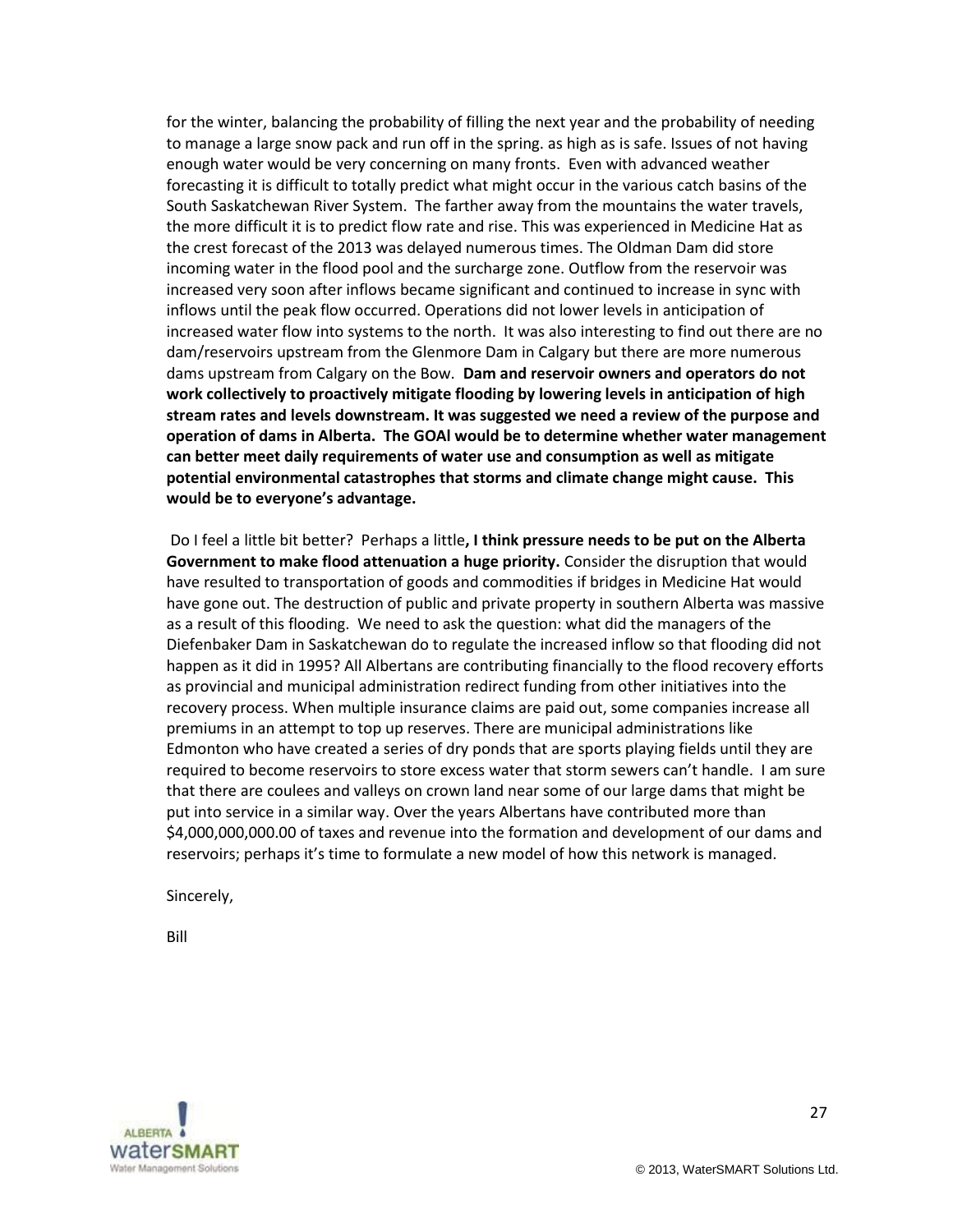# **SECTION III: ADDITIONAL RESOURCES**

# **Past Floods**

For a look at past flood events in Alberta, two articles were provided. The first is from the *Calgary Daily Herald's* Monday, July 3, 1929 front page paper, which reported on the severe flooding in southern Alberta. Similar damages occurred in both the 1929 and 2013 floods (e.g., wreckage of Bowness Park and the Zoo). For the full front page, see [http://www.ourfutureourpast.ca/newspapr/np\\_page2.asp?code=NBBP0848.JPG](http://www.ourfutureourpast.ca/newspapr/np_page2.asp?code=NBBP0848.JPG)

The second article, called the "Bow River Enigma" was published in the *High Country News* in July 2013. The article gives an overview of the past flood events on the Bow River, and can be accessed on page 6 of the document[: http://www.highcountrynews.ca/pdfs/current.pdf](http://www.highcountrynews.ca/pdfs/current.pdf)

# **Flood Prevention Measures in Canada**

Informal notes from Jim Bruce on flood prevention measures in Canada:

### **PARTIAL HISTORY OF FLOOD PREVENTIVE MEASURES IN CANADA**

| 1954 - Oct. 14-16: | Hurricane "HAZEL" rainfalls cause extensive loss of life and damages in<br>southern Ontario centred on the Humber River.                                                                                                                                                                                                                                                                                                                                                                                                                           |
|--------------------|----------------------------------------------------------------------------------------------------------------------------------------------------------------------------------------------------------------------------------------------------------------------------------------------------------------------------------------------------------------------------------------------------------------------------------------------------------------------------------------------------------------------------------------------------|
| $1955 - 1960$ :    | Flood Plain Mapping based on the Hazel rainfall centred over watersheds in<br>the region to delineate flooded areas, or areas that would have been flooded,<br>were carried out by the Conservation Authorities Branch, Dept. of Planning<br>and Development in collaboration with River Valley Conservation Authorities.<br>CA's, municipalities and provinces moved to prevent or inhibit development in<br>flood-designated areas – mostly through their designation as parkland and<br>with the Meteorological Service a flood warning system. |
| 1975 -             | Federal cabinet, increasingly concerned about many large payouts under their<br>disaster assistance program, adopted the Flood Damage Reduction Program<br>(FDR). It was administered by Inland Waters Directorate of Environment<br>Canada as a cost-shared program with the provinces, under the Canada Water<br>Act of 1970.                                                                                                                                                                                                                    |
|                    | The program was to:                                                                                                                                                                                                                                                                                                                                                                                                                                                                                                                                |

- **1.** Map flood plains in all threatened areas,
- **2.** Agree to "designate" the flood plain and use federal, provincial and municipal powers and spending authorities to inhibit further development, (e.g. limit CMHC mortgage insurance)

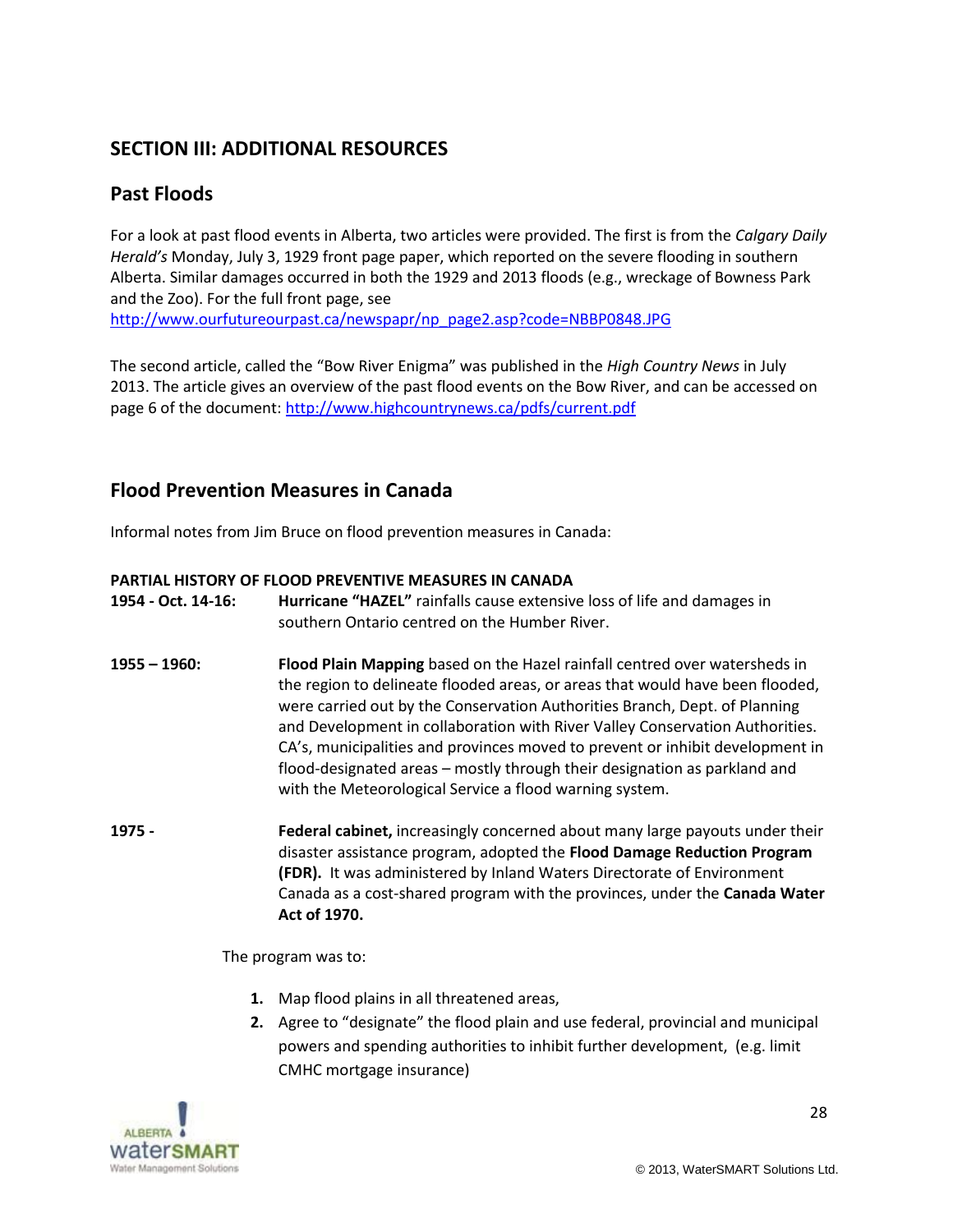- **3.** Where extensive developments already existed, provide for floodways, dykes and similar preventive measures. **(e.g. Fraser River dykes)**
- **4.** The federal government agreed to not pay disaster assistance for developments built in flood plains after they were mapped and designated. (However some Ministers could not resist handing out cheques in affected areas after floods.)
- **5.** In some provinces sub-agreements on cost-shared flood forecasting services were negotiated (e.g. New Brunswick, Manitoba).**By 1992: The number of designated [flood plain] areas per province was as follows:\***
	- **Alberta:** 4 (St. Albert, Cochrane, Medicine Hat, Fort McLeod) Note: Alberta came late to the agreement but conducted further mapping unilaterally.
	- **British Columbia:** 62\*\*\*
	- **Manitoba:** 16\*\*\*
	- **New Brunswick:** 8
	- **Newfoundland:** 16
	- **Nova Scotia:** 5
	- **Ontario:** 64\*\*\*
	- **Quebec:** 24
	- **Saskatchewan:** 16\*\*\*
	- **Northwest Territories:** 9
	- **No agreement with Yukon**
- **1990 – 2000**: Federal government phased out the FDR program with all agreements concluded by 2000.
- **2005:** Severe flooding ("100 year flood") Southern Alberta Report recommending preventive actions similar to FDR program, but broader, led by Alberta MLA and later Agriculture Minister G. Groeneveld, completed in 2006 – widely released only in 2012.
- **2013:** Severe flooding southern Alberta with flows in Calgary slightly less than those proposed for flood-plain mapping in a 1979 report of Montreal Engineering to the Provincial Ministry of Transport.

\*Flooding: Environment Canada 1993: 171pp

*\*\*\* Note 1: It should be noted that while many of these flood plain maps are still in use, changes in land use upstream and changes in climate (e.g. more frequent intense rains) require that they be updated periodically. This is not systematically done in Canada.* 

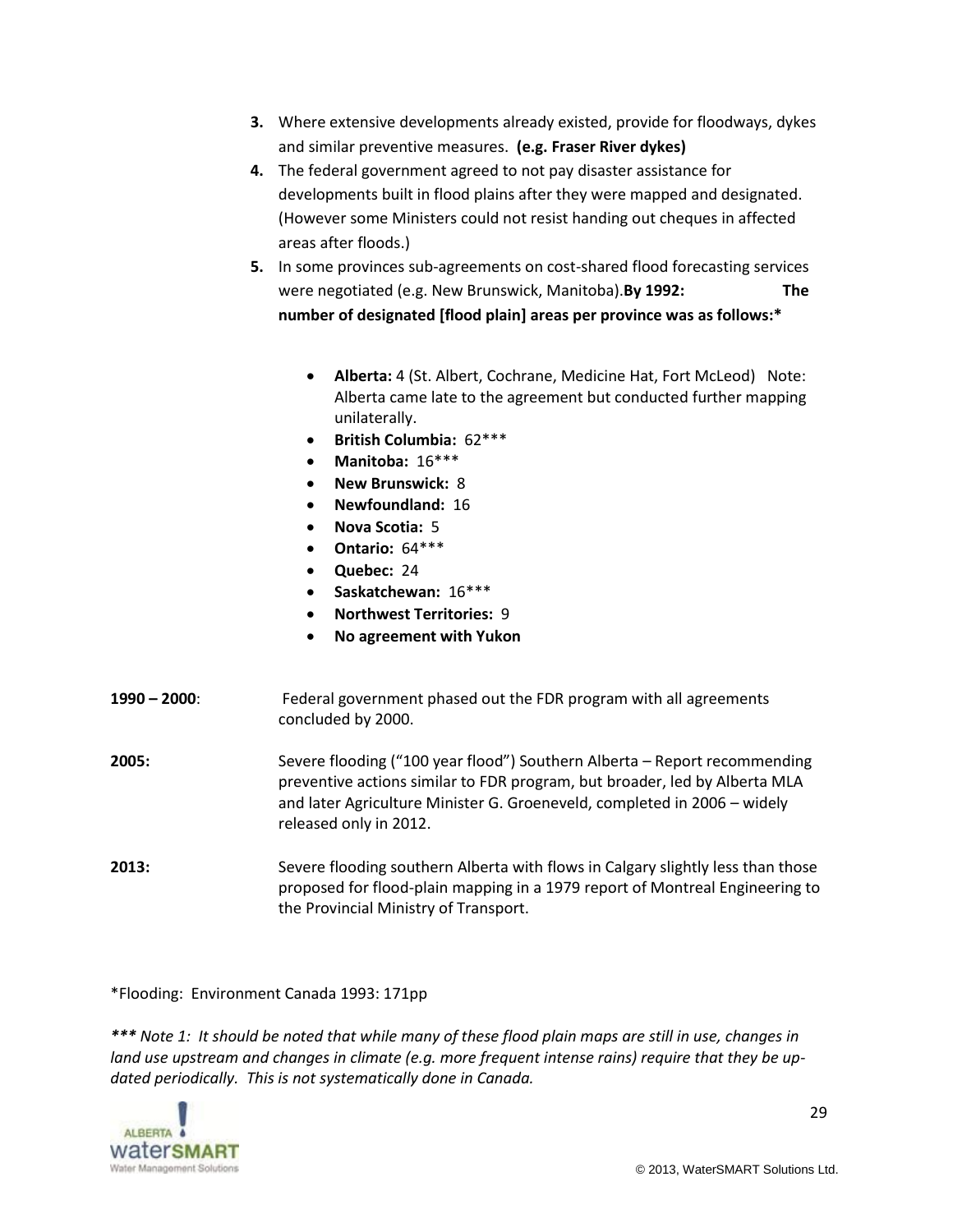*Note 2: The federal disaster assistance program remains on a "dollar-per-capita" formula, with federal contribution amounting to 50% of the costs for the second and third dollar costs per person, in the province affected, and rising to 90% for very damaging disasters (e.g. floods) causing more than \$5 per capita losses.*

J.P.Bruce, July 10<sup>th</sup>, 2013

# **Departures from Mean Annual Flow – Bow River at Calgary**

Chart from Dave Sauchyn, Ph.D. and P.Geo from the Prairie Adaptation Research Collaborative (PARC).



**"**Last fall we completed a project for the City of Calgary in support of their drought mitigation plan. We produced a tree-ring reconstruction of the Bow River for the period 1107-2007. That record is attached [see above]. Note that it's a record of mean annual flow and not flooding. Water causes trees to grow but floods do not necessarily. It's possible to have a flood in a dry year although they tend to occur in wet years. Thus the tree rings show that 2005 and 1995 were wetter than average years but there were other years that were much wetter - they may or may not have been flood years. The message from the long tree-ring record is that the climate is more variable than we think - because our perception of the river is based on our personal experience and instrumental gauge records. The tree rings show that the basin can be much wetter and also much drier then we've experienced."